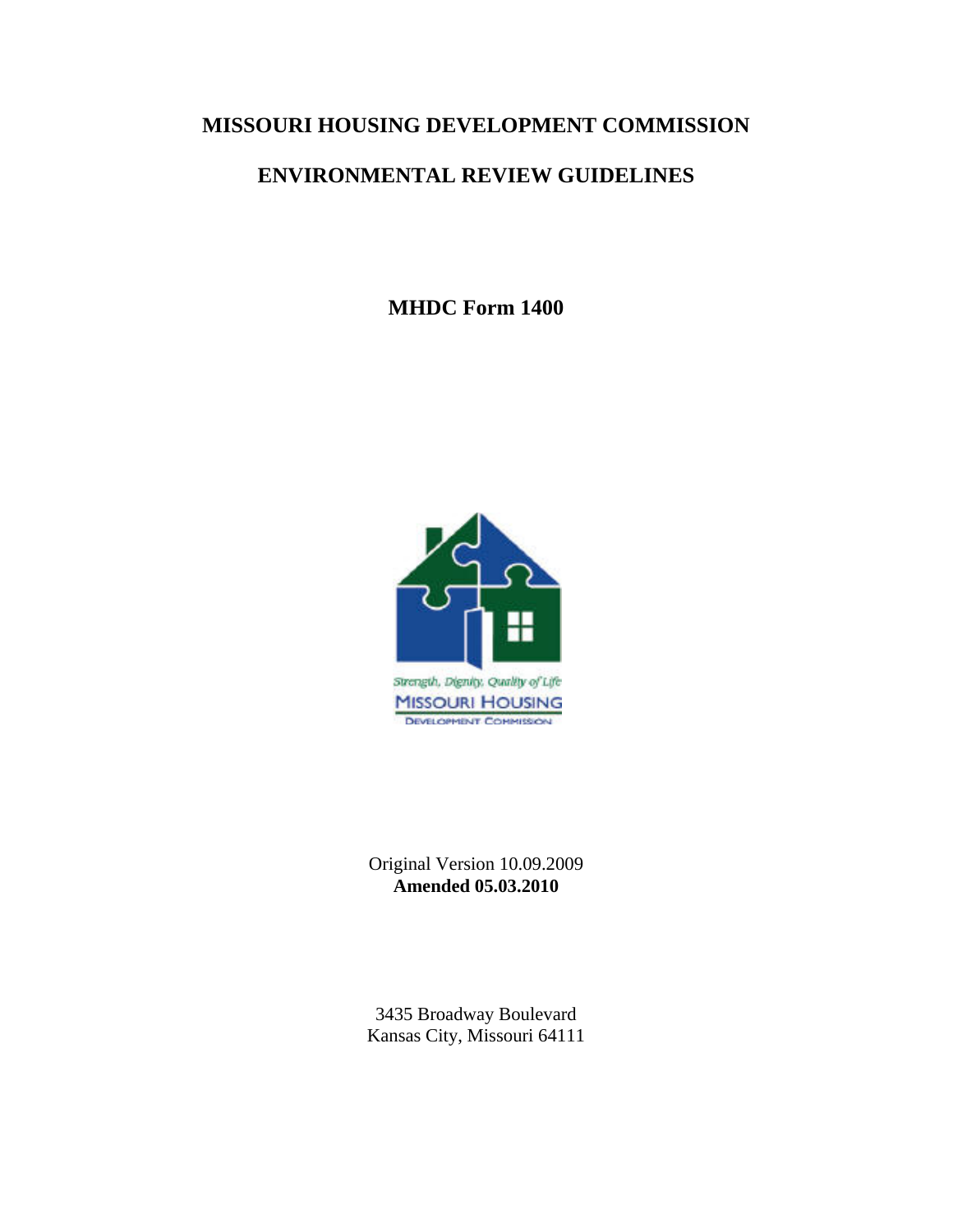## **ENVIRONMENTAL REVIEW GUIDELINES**

Please refer to the Revision Guide (Exhibit "C") to track revisions from original text.

#### **I. INTRODUCTION.**

All developments requesting and receiving approval for low-income housing tax credits, fund balance loans, HOME funds, or Risk Share insurance are required to pass an environmental review as a condition of financing. The primary objectives of this document are to set forth guidelines to assist the developer in understanding the requirements for a complete environmental review by the Missouri Housing Development Commission (MHDC).

It is the responsibility of the Owners and their agents to provide MHDC with the appropriate documentation to insure smooth and timely processing of environmental exhibits for application and firm commitment review, loan closings and final project acceptance.

#### **II. APPLICATION STAGE**

All applicants must include Form 1302 Site Evaluation, filled out in its entirety. The form may be completed by an environmental professional, architect, engineer, or the applicant, and it must be signed by the author. Every attempt should be made to address the recognized environmental concerns to the best of one's ability.

The zoning letter provided in the application will be utilized for the firm submission environmental review if it includes the required information as noted in the Developer's Guide Chapter 3: Application.

While the application stage only requires a notification letter be sent to the superintendent of the school district in which a new construction or conversion proposal is located, a response letter will be required at firm submission to complete an environmental review. It is advisable to obtain the response letter and include it with the application.

If the proposed property is intended to be part of a multiple-phase affordable housing development, please address the potential multiple-phase plan in the narrative and identify the proposed site and the additional phases on the site map. MHDC interest in the existence of future phases does not represent a commitment, promise, or assurance of funding for future applications.

Once an applicant has submitted an application for a project that anticipates the use of HOME funding or Risk Share insurance, no funds of any nature may be committed to that project until the environmental review has been approved by HUD. In addition, no choice limiting action can be taken until the environmental review is approved (24 CFR 58.22). Choice limiting actions include real property acquisition, repair, rehabilitation, construction, demolition, site clearance or leasing activities. *Regardless of the type of funding requested or approved, MHDC does not allow any applicant to commence any type of construction activity prior to completion of the environmental review, issuance of*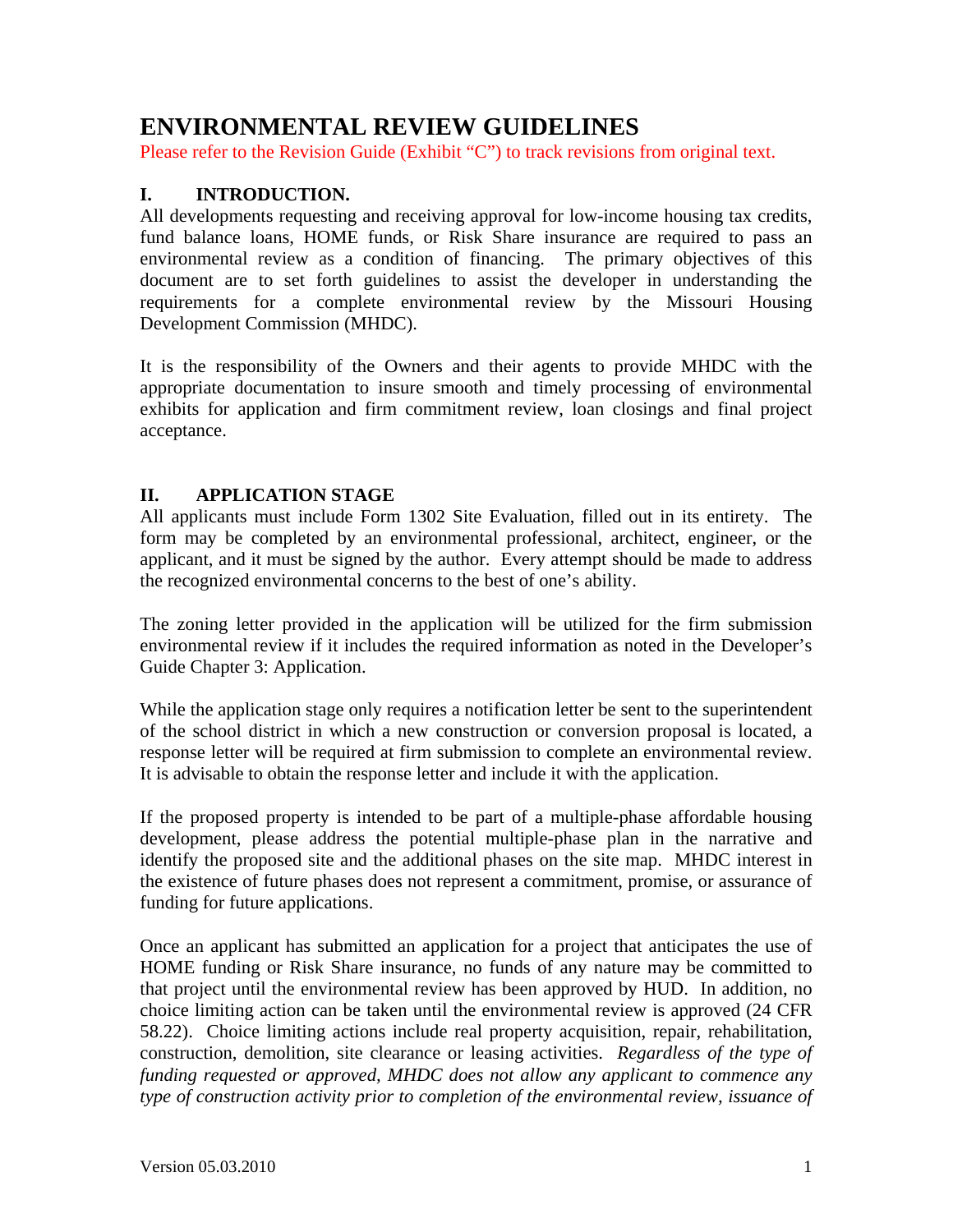*the firm commitment for funding, and closing of construction financing and admittance of the tax credit investor.* Please contact MHDC with questions concerning choice limiting activities or the status of a property.

## **III. FIRM SUBMISSION**

#### **A. SINGLE PHASE DEVELOPMENTS.**

The following documentation must be submitted to the project underwriter by the deadline specified in the conditional reservation agreement issued for the development. In addition to the documentation requested in these guidelines, MHDC shall also complete a full environmental review according to HUD protocol. The developer will be required to abide by any mitigating measure, condition or requirement resulting from MHDC's environmental review.

For developments receiving HOME funds or Risk Share insurance, MHDC shall complete the review required by HUD, in compliance with 24 CFR Part 58; specifically, the laws and authorities listed under §§ 58.5 and 58.6 and related regulations. MHDC encourages submission earlier than the required deadline in order to complete the review, required advertising and HUD authorization process prior to the issuance of the firm commitment. **No firm commitments will be issued prior to MHDC's receipt of the HUD Authorization to Release Grant Funds.**

Developments located on large vacant parcels, with plans to be divided into successive phases, must have environmental review reports performed on the **entire** site, including the current and planned phases. This all-encompassing review must follow the HOME review procedures regardless of the type of financing provided on the first phase. This will ensure subsequent phases may be eligible for future HOME funds. Information specific to multiple phases is addressed in section III.B.

Required items include:

1. FEMA Flood Zone Area Map, including the referenced area, community panel number and date, or, a determination letter from FEMA stating the site is not located in a flood plain. If this map is not available for the development site, other evidence acceptable to MHDC, showing the site is not prone to flooding, must be provided. **The exact location of the development must be clearly marked on the map.**

- If the development appears to be located in a flood plain but the site is positioned at a higher elevation, supply a FEMA determination letter.
- If the site is in an area that is unmapped, submit a certification and survey from a civil engineer or a FEMA determination letter.
- The form to obtain the FEMA determination letter may be obtained on the web at FEMA.gov.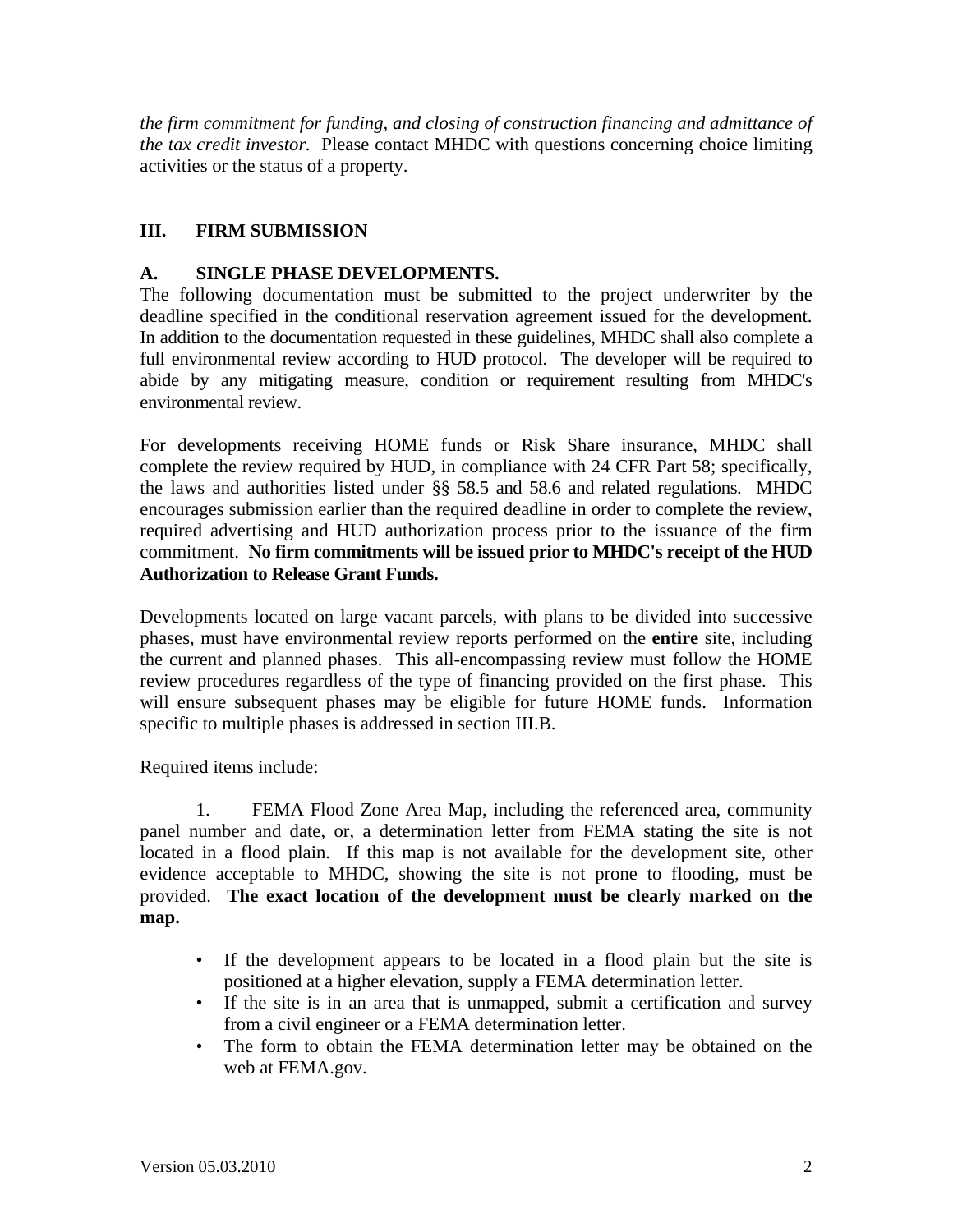2. For new construction developments, a Geotechnical Engineering Report meeting the following standards:

- a. Identification and description of soils by the nomenclature of the Unified Soils Classification System.
- b. Borings must be in, or adjacent to, the proposed foundation area.
- c. At least one boring must be made for every 2500 square foot of foundation area. For buildings supported on pilings, one boring must be made for every 1600 square foot of foundation area.
- d. Borings must be at least to the bottom of the proposed footings and deep enough to locate bearing strata, which will support the proposed structure. When rock is encountered, the depth of drilling into the rock shall be sufficient to establish rock quality regarding voids, fissures and strength.
- e. When ground water conditions influence the building design, observation of ground water levels must be recorded at the time of boring, and at least 48 hours later.
- f. Identify whether the geological conditions of the development site are such that radon may exceed acceptable levels in completed buildings.

3. Radon Test – For all existing residential structures, whether rehabilitation or conversion, a radon test must be performed in one basement or first-floor unit or similar location for each building in the development. If the test results are above 4pCi/L, further testing of all units in the basement or first floor must be completed. Newly constructed buildings must be tested after the completion of construction but before initial occupancy.

4. Phase I Environmental Assessment Report, which is a key component of the environmental review as well as an important part of the "Innocent Landowners Defense" for the benefit of the Owner. If the Phase I recommends additional research or a Phase II report, this documentation must be provided as well. It is advisable that the Owner read the report(s) thoroughly prior to submission. The Phase I must meet the following requirements:

- Be prepared by an entity qualified to provide a comprehensive environmental site assessment, according to the ASTM Standard E 1527-05 (See Exhibit "A").
- Be organized according to the table of contents and report format recommended by ASTM 1527-05.
- Include a statement that MHDC may rely on the report or provide a reliance letter from the environmental consultant.
- Include a copy of the consultant's errors and omissions insurance certificate.
- Be no more than 180 days old at the time of submission or the required deadline for the submission of environmental review documents, whichever is later. Phase I Environmental Reports that will be more than 180 days old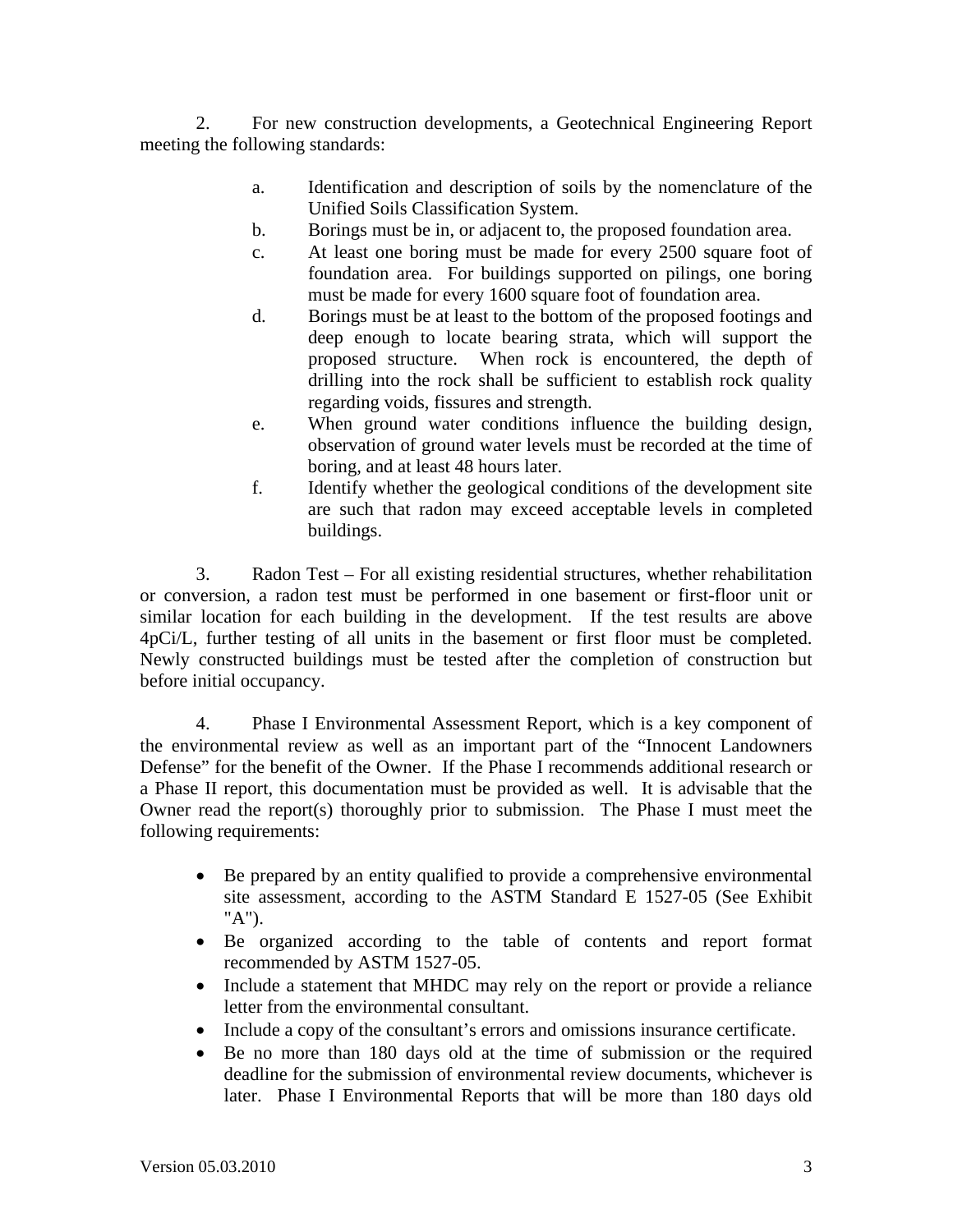prior to the anticipated closing date must be accompanied by an update letter and a current EDR, Inc. report obtained from the environmental professional who prepared the original report.

- Significant Assumptions: If there are no assumptions, it must be stated in the report.
- Limitations and Exceptions:
	- o Address physical site restrictions;
	- o Explain historical data gaps;
	- o Include a statement if there are no limitations and exceptions.
- Special Terms and Conditions State any special terms and conditions given by the entity engaging the environmental professional, including but not limited to a directive not to contact previous owners or an unrealistic timeframe for completion. For instance, requiring a three-week turnaround is generally not enough time for an environmental professional to complete a full and accurate report.
- Location and Legal Description.
	- o Be as specific as possible with the address;
	- o Include the legal description in the body of the report, not as an exhibit.
- Improvements to the Site list roads, parking lots, other structures, etc.
- Current Use of Adjoining Properties provide specific descriptions.
- User-Provided Information the entity engaging the environmental professional **must supply the following**:
	- o Title policy;
	- o Information on environmental liens or use limitations;
	- o Special knowledge of the property and its previous uses;
	- o Commonly known information;
	- o Value reduction due to environmental issues;
	- o Name of the current owners, property manager, and occupants if applicable;
	- o Reason for requesting the environmental review (i.e., limited liability protection to CERCLA liability).

The environmental professional must review and comment on this userprovided information.

- Records Review individual issues must be addressed separately in the records review and in the opinion and findings section of the report. This includes addressing the following:
	- o Standard environmental record sources.
	- o Physical setting sources geological description of the land.
	- o Historical use of the property from 1940 or the earliest development.
	- o Historical use of information on adjoining properties from 1940 or the earliest development.
- Site Reconnaissance:
	- o Address how the site was "walked" and state any limiting conditions;
	- o Include a general description of the site;
	- o List exterior observations.
	- o Interior observation giving a description of each room observed.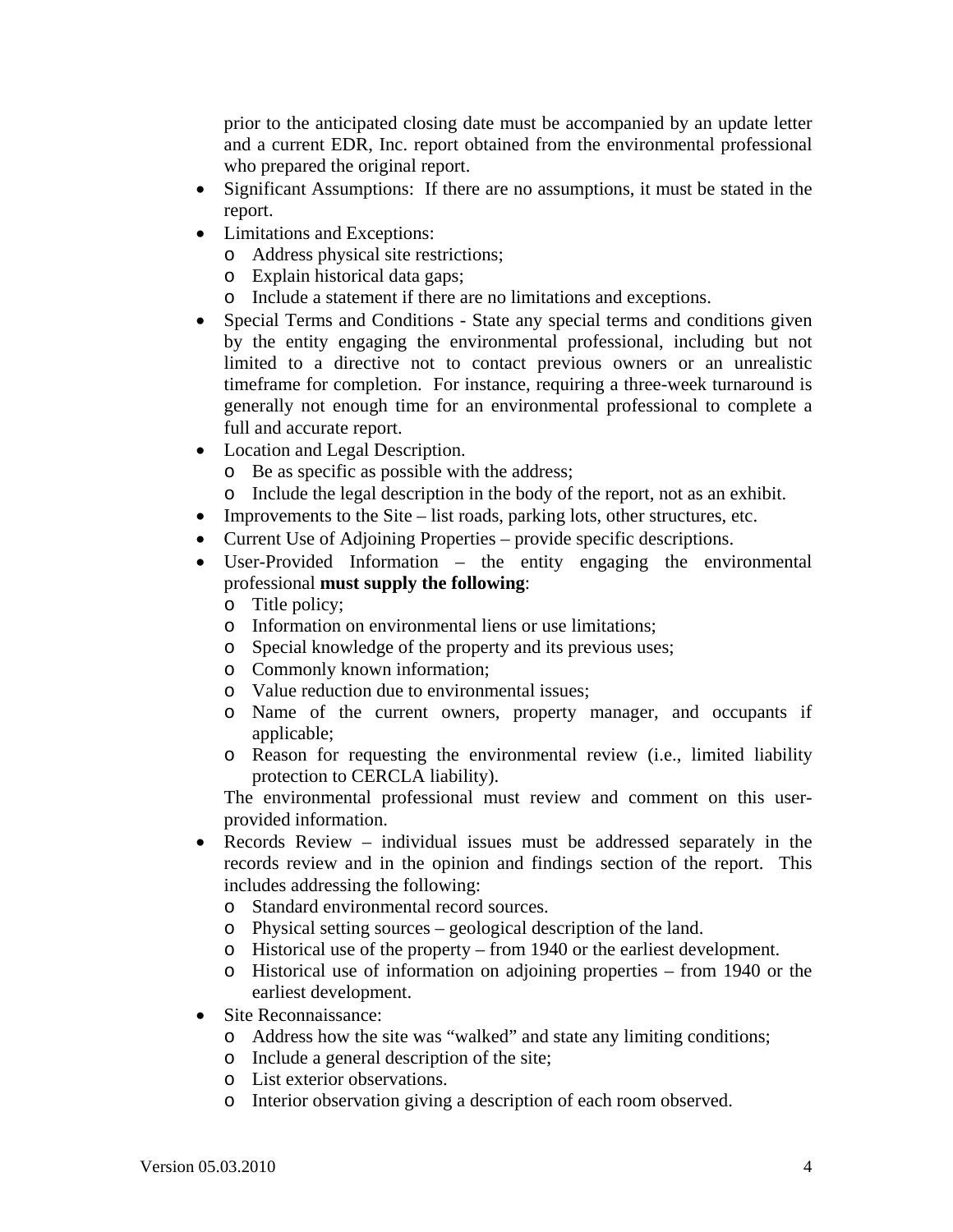- Interviews:
	- o The current owner, site manager, and non-residential occupants must be interviewed;
	- o Appropriate government officials must be interviewed in person or by telephone;
	- o Letters are acceptable if sufficient time is allowed for a response. Followup is necessary if no response is received.
- Findings must include any items that are a possible environmental concern, each listed separately (i.e., LUST sites identified must be listed separately with specific details about their location and their elevation relative to the subject property).
- Opinions findings must be addressed on an item-by-item basis and state why it is or is not a recognized environmental concern ("REC"). Distance from the property is not in and of itself a reason for an item to be described as not being a REC.
- Conclusion must include one of the two statements provided in the checklist verbatim per ASTM E 1527-05 §12.8.1 or §12.8.2.
- Deviations must address when the environmental professional deviated from ASTM 1527-05 standards and why.
- References must state the source(s) of the data.
- Signature must be signed by the professionals involved in the body of the report and not solely in the cover letter.
- Qualifications of the Professionals must include verbatim both statements shown in the checklist.
- Appendices must include a signed copy of the contract between the environmental professional and the entity engaging it. Pricing may be redacted.
- Statements such as "follows generally accepted practices" or "customary practices" are not acceptable.

5. For proposed rehabilitation or demolition of existing buildings, asbestos issues must be addressed with the following:

- a. Asbestos inspection report;
- b. Licensing information and certifications for the asbestos inspector;
- c. Abatement plans if applicable.

6. For proposed rehabilitation or demolition of existing buildings constructed prior to 1978, lead-based paint issues must be addressed with the following:

#### *For developments receiving federal funding (HOME funds or Risk Share Insurance):*

 a. **Lead-based paint risk assessment current within 12 months and lead paint inspection report;** 

b. Licensing information and certifications for the lead inspector or risk assessor;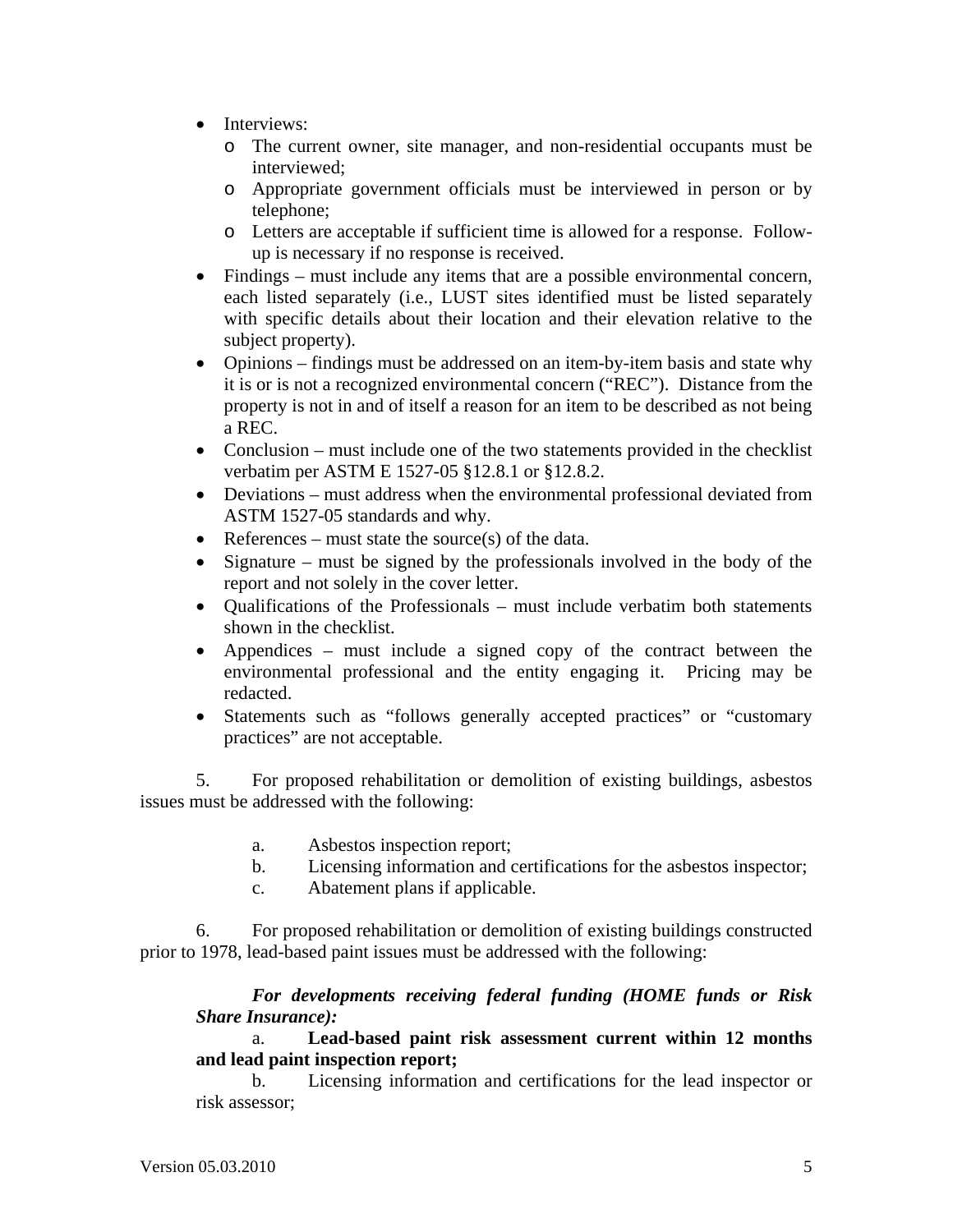c. Abatement plans **or work plans with re-inspection schedule** if applicable.

 See Exhibit "B" for further information regarding the MHDC Lead-Based Paint Policy and Procedures.

*For developments receiving only tax credits and/or non-federal loans:* 

- **a. Lead-based paint risk assessment current within 12 months;**
- **b. Licensing information and certifications for the risk assessor;**
- **c. Abatement plans or work plans with re-inspection schedule if applicable.**

7. For HOME and federally-insured developments, please provide the following:

- a. A copy of the completed Section 106 Project Information Form with required exhibits as submitted to the Missouri Department of Natural Resources, Historic Preservation Officer (P.O. Box 176, Jefferson City, Missouri, 65102-0716).
- b. A copy of the Section 106 Review response from the Missouri Department of Natural Resources.

Please note that the review must include fill dirt to be brought onto the site or removed from the site. The form must include the specific location where the fill dirt is originating (if it is to be brought on-site) or where it will be delivered (if it is to be removed). If the geotechnical report requires fill dirt and the Section 106 process does not include a review of the fill source, the Section 106 Project Information Form and review will need to be completed with this information before the project can proceed through the public comment and HUD authorization process. If a Section 106 review has previously been approved by DNR for the same borrow and fill area being proposed for a new development, the Section 106 review does not need to be repeated. In such cases, please provide documentation from the initial Section 106 review.

8. Utility letters from the service providers ensuring the availability of water, waste water, and sewer services (as applicable) to the property.

9. For family proposals bringing new units on-line (either new construction or conversion developments), a letter from the superintendent of the school district in which the property is located must be submitted if it was not included with the original application.

10. Noise Standards –MHDC shall calculate noise levels for the interior and exterior of the proposed development according to HUD's review procedures. MHDC may request a Figure 19 form to be filled out by the project architect in order to calculate noise mitigation addressed by building components. Developments receiving HOME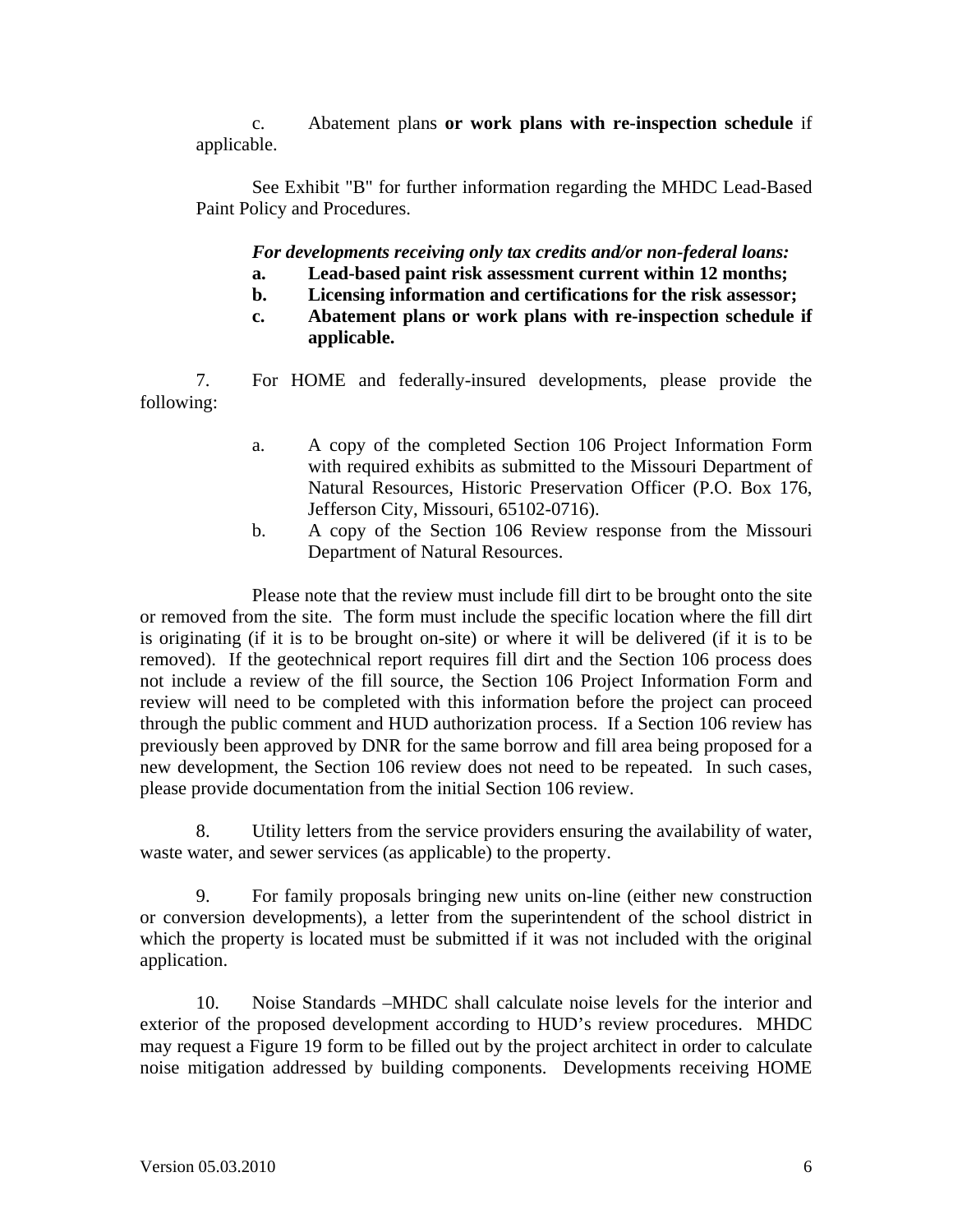funds or Risk Share insurance must meet HUD's noise standards in order to receive approval for funding. Independent noise studies are not allowed.

11. Hazardous Metals – MHDC may require soils testing whenever hazardous levels of metals from mining, lead trails, or naturally-existing minerals are suspected to be present. Barry, Crawford, Dent, Jasper, Jefferson, Lawrence, Madison, Newton, Reynolds, St. Francois, Shannon, and Washington counties are areas where lead mining may have resulted in unacceptable levels of lead in the soil to meet federal and state requirements for residential development. MHDC reserves the right to request soils testing as it deems necessary in any area for similar reasons for any development which will be disturbing soil as part of the construction process.

#### **B. MULTIPLE PHASE DEVELOPMENTS**.

It is common for developers to seek financing from MHDC while planning large-scale, multifamily developments, with the intent to split this master development into two or more staged phases. According to 24 CFR §§ 58.32, HUD requires that multiple phase developments be considered in the aggregate and undergo a comprehensive environmental review prior to the commencement of the initial phase. Whether the initial development phase is funded with federal funds or not, the environmental review must be performed on the entire site at the inception of the first phase in order to make future phases eligible for federal funding. The review process includes the advertisement and public comment period, the fifteen day HUD review, and the authorization from HUD to release funds, all of which address the characteristics, results of the review, proposed number of units, and total development costs of the **entire** master development.

In order to meet federal and MHDC requirements, MHDC requires all submitted environmental review items cover the entire proposed master development when meeting firm submission requirements for the initial phase. The developer must provide a description of the type of development proposed, and estimate the potential total number of units and development costs for the master development. By performing an allinclusive environmental review, MHDC is not committing, promising, or otherwise assuring the approval of funding for any future phase. MHDC is aware of the difficulty in providing estimates for phases that may or may not occur, with no firm timelines for completion should all phases eventually be funded. Performing an all-inclusive review does not require extensive architectural or engineering work at this stage for future phases. Most review items collected by the developer at this stage will not need to be updated in the event future phases are approved.

If new activities are contemplated, or there is a major change in the scope (i.e., increase in density of 20% or more) of a later phase, MHDC will re-advertise for public comment, and request a new authorization from HUD for the release of federal funds.

Prior to the issuance of a firm commitment for the initial phase, the following documentation covering *the entire master development* must be submitted: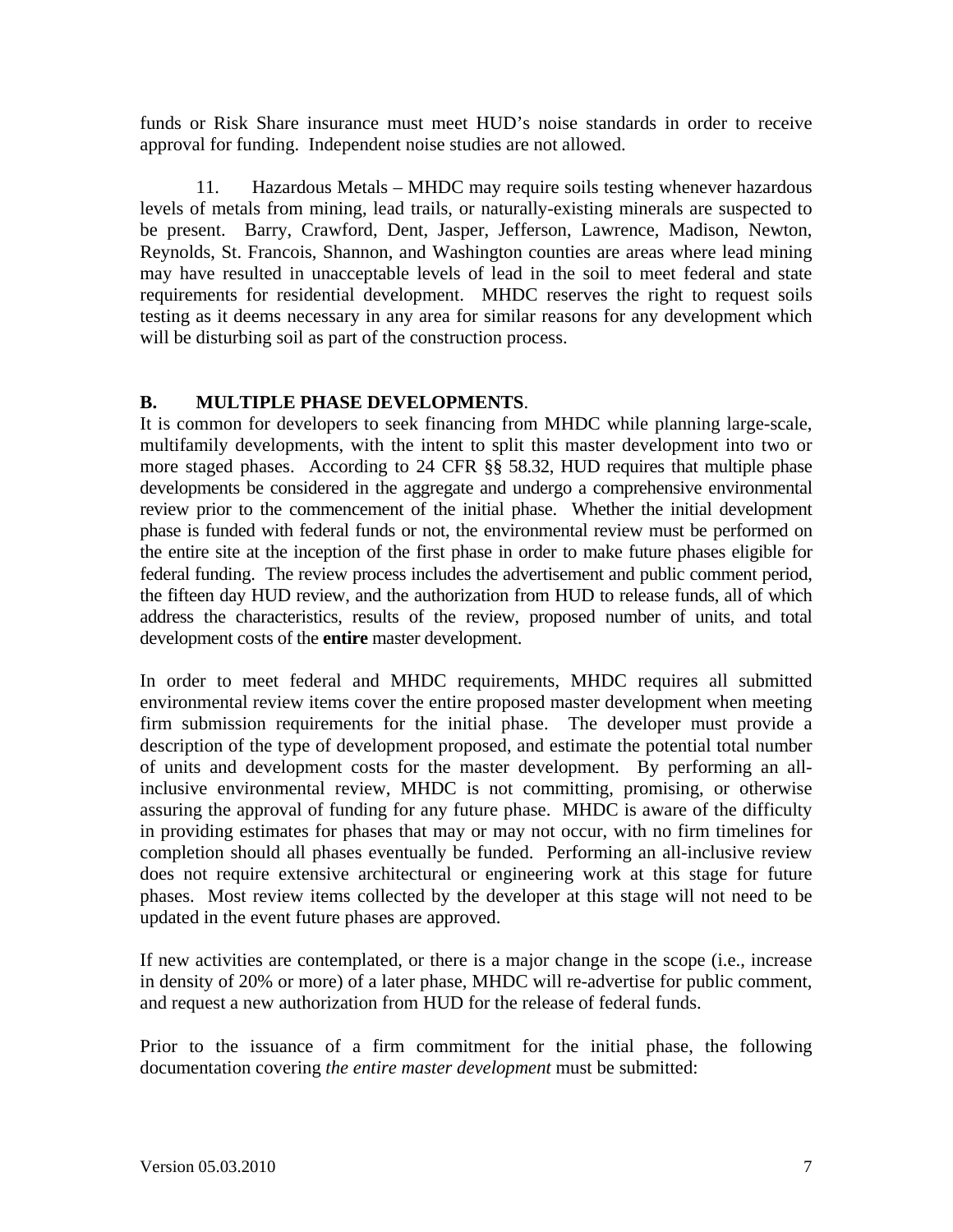1. Zoning letter from the controlling municipal or county government. A zoning letter must be provided for each future phase at application.

 2. Utility letters ensuring the availability of water, waste water, and sewer services (as applicable) to the entire site. MHDC will not require updated letters for future phases for environmental review procedures.

 3. FEMA Flood Zone Area Map as addressed in section III.A.1 above. A map for each future phase must be submitted as each is approved for development.

 4. For new construction developments, a Geotechnical Engineering Report meeting the following standards:

- a. Identification and description of soils by the nomenclature of the Unified Soils Classification System.
- b. Borings must be in, or adjacent to, the proposed foundation area.
- c. At least one boring must be made for every 2500 square foot of foundation area. For buildings supported on pilings, one boring must be made for every 1600 square foot of foundation area.
- d. Borings must be at least to the bottom of the proposed footings and deep enough to locate bearing strata, which will support the proposed structure. When rock is encountered, the depth of drilling into the rock shall be sufficient to establish rock quality regarding voids, fissures and strength.
- e. When ground water conditions influence the building design, observation of ground water levels must be recorded at the time of boring, and at least 48 hours later.
- f. For future phases, if a basic site plan has been prepared that identifies potential footprints of buildings, one boring must be completed within the footprint of each building. If a basic site plan has not been prepared, the developer may use its best efforts to identify potential building areas, with no fewer than one boring per a five-acre area.
- g. Identify whether the geological conditions of the development site are such that radon may exceed acceptable levels in completed buildings.

No updates will be required for the environmental review; however, the MHDC architectural department will require structural borings to be completed for each future phase upon approval for funding as a part of the routine firm submission review.

5. Radon – For all existing residential structures, whether rehabilitation or conversion, a radon test must be performed in one basement or first-floor unit or similar location for each building in the development. If the test results are above 4pCi/L, further testing of all units in the basement or first floor must be completed. Testing must be repeated on existing buildings in future phases as part of the firm submission process.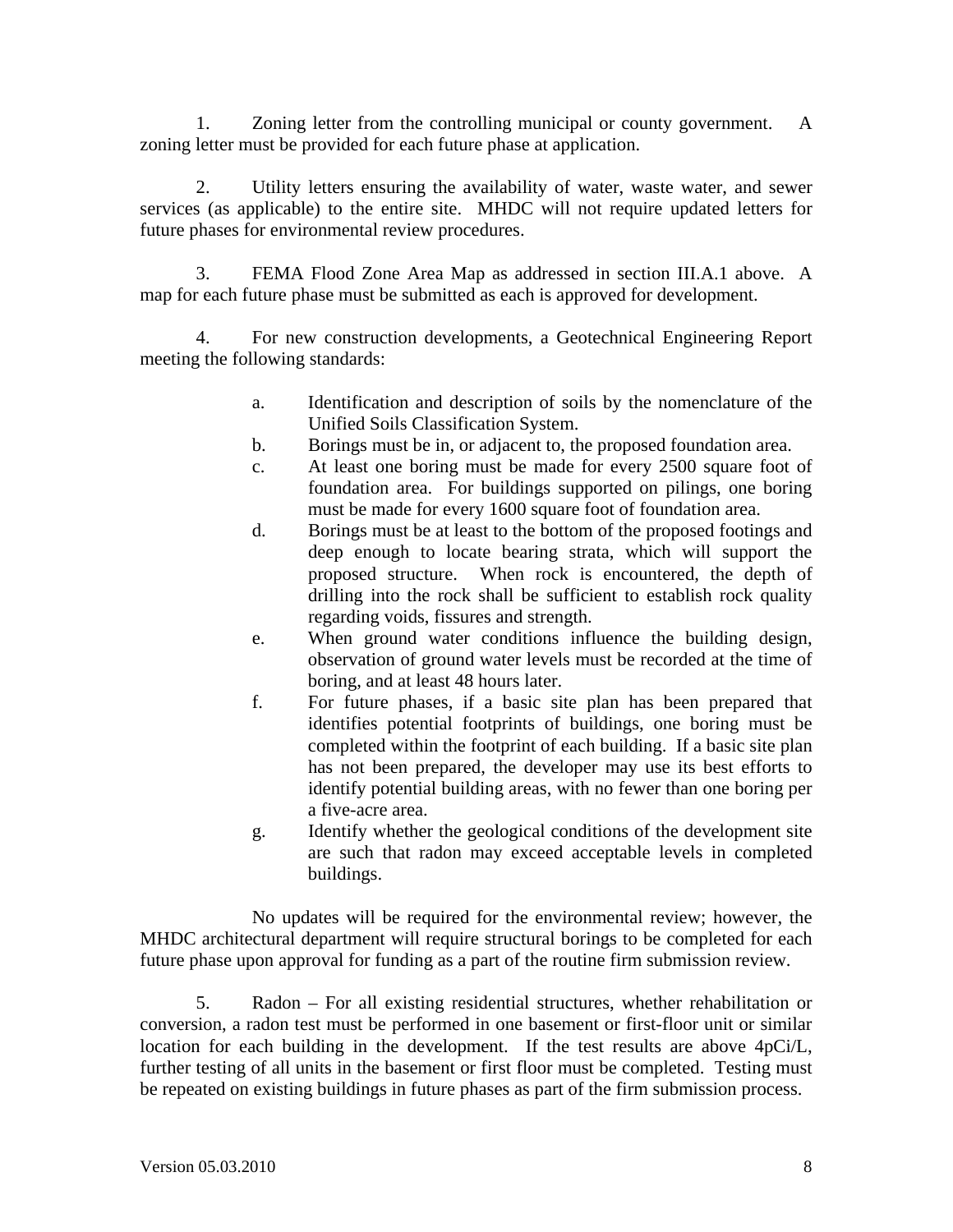6. Phase I Environmental Assessment Report for the entire multi-phase development area as detailed in section III.A.4 above. If the Phase I recommends additional research or a Phase II report, this documentation must be provided as well. Upon approval of a future phase, an update letter submitted by the environmental consultant who prepared the original Phase I assessment, accompanied by an updated EDR, Inc. report, will be required for the firm submission review.

7. For proposed rehabilitation or demolition of existing buildings, asbestos issues must be addressed as described in section III.A.5 above. No updates for future phases will be required.

8. For proposed rehabilitation or demolition of existing buildings constructed prior to 1978, lead-based paint issues must be addressed as described in section III.A.6 above. No updates for future phases will be required.

9. For HOME and federally-insured developments, provide the review documentation as outlined in section III.A.7 above. No updates are required unless a new source and/or destination of fill dirt is proposed for the development.

10. For family proposals bringing new units on-line (either new construction or conversion developments), a letter from the superintendent of the school district in which the property is located must be submitted if it was not included with the original application. No update is required if the original letter notified the superintendent of the full number of units anticipated for the entire multi-phase family development.

11. Noise Standards –MHDC shall calculate noise levels for the interior and exterior of the proposed development according to HUD's review procedures. MHDC may request a Figure 19 form to be filled out by the project architect in order to calculate noise mitigation addressed by building components. If the noise calculation is considered acceptable for the first phase, it shall be deemed acceptable for all phases unless there is a material change in the source of noise or the type of building construction at the time a future phase is approved. Development receiving HOME funds or Risk Share insurance must meet HUD's noise standards in order to receive approval for funding. Independent noise studies are not allowed.

12. Hazardous Metals – MHDC may require soils testing as outline in section III.A.11. No updates for future phases will be required.

#### **IV. FIRM SUBMISSION REVIEW PROCESS**

#### **A. GENERAL DESCRIPTION.**

Firm submission documentation shall be reviewed by MHDC staff as part of the firm commitment process. Environmental review includes consideration of additional items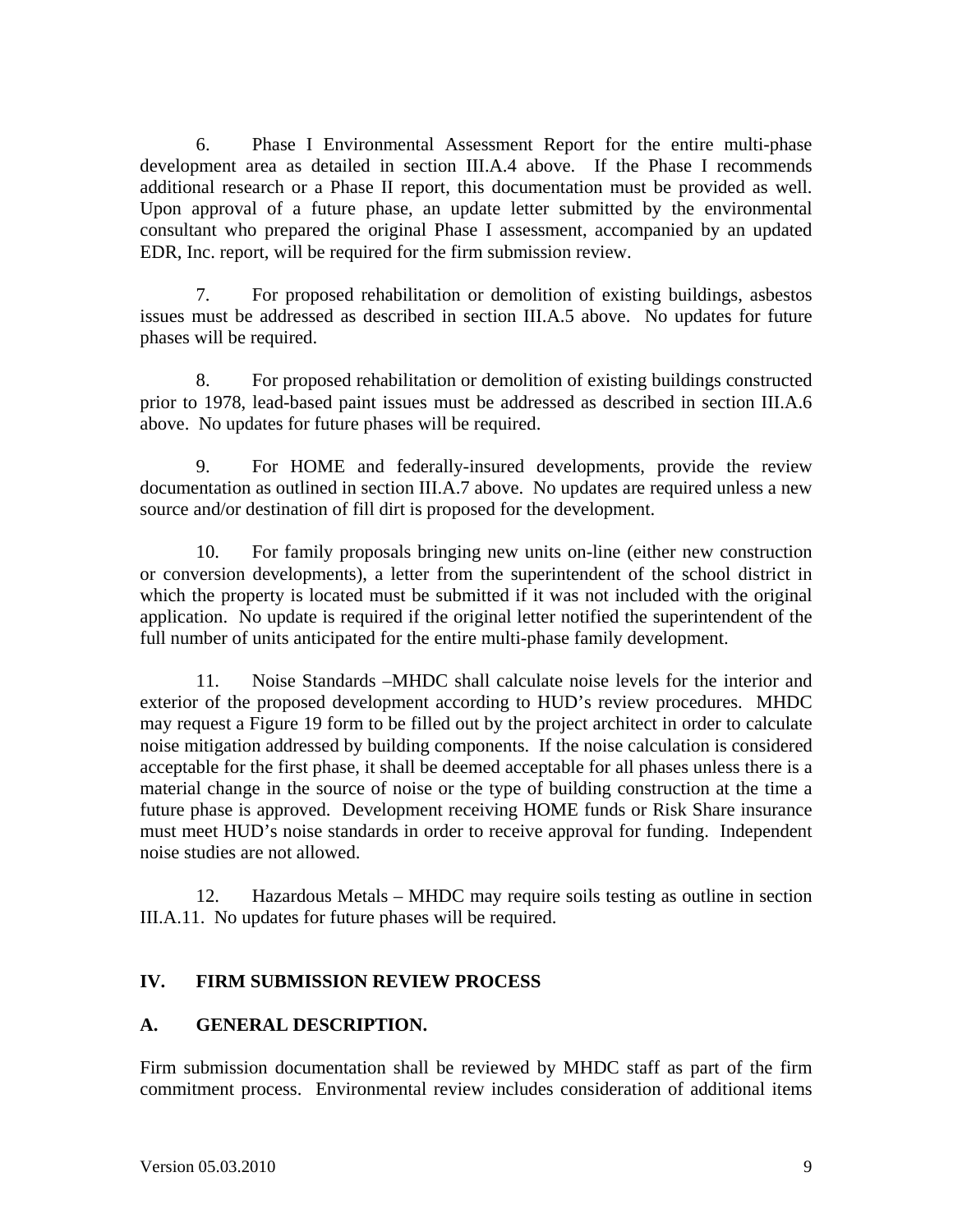as listed below. Strict adherence to HUD standards regarding these items is required for developments receiving HOME funds or Risk Share insurance; however, MHDC may require action as it deems necessary in its sole discretion for developments with other types of financing.

 1. Wetlands determination. MHDC shall consult wetlands maps available at http://www.fws.gov/nwi and conduct a physical inspection of the features and vegetation on the site to determine whether wetlands are present as defined in section 7(c) Executive Order 11990 for the protection of wetlands. Whether natural or man-made, year-round or seasonal, many areas where there is standing water at least a portion of the year may be considered wetlands according to government regulation. If the MHDC review results or the Phase I Environmental Assessment Report indicate that a potential wetlands area is located on or adjacent to the site and may be negatively impacted by the development, MHDC will require a firm specializing in wetlands to inspect the site and issue a determination letter. Depending upon the nature of the impacted wetlands, the US Army Corps of Engineers may take jurisdiction over the matter and require the issuance of a permit. Any wetlands affected by development must be protected, moved, or landscaped to mitigate the impact.

 2. Airport clear zones. HUD requires that there be a distance of at least 3,000 feet from the end of runways of all civil airports and 2.5 miles from military airports to the project site. Civil airports include both paved and grass landing strips.

 3. Non-attainment areas. MHDC staff consults the website located at www.epa.gov/oar/oaqps/greenbk to check the location for pollutants. Counties considered "nonattainment" areas have EPA zone requirements for a state implementation plan. Developments located in non-attainment areas will be required to complete and execute the MHDC Air Pollution Checklist immediately after substantial completion of construction. A copy of the checklist is attached as Exhibit "D."

 4. Endangered species. MHDC staff conducts a heritage review through http://mdcgis.mdc.mo.gov/heritage/newheritage/heritage.htm in order to determine whether there may be an endangered species located in the development area. Certain construction controls or prohibitions may be required in order to proceed with the development (i.e., the use of silt fences or a seasonal moratorium on cutting down trees).

#### **B. MITIGATING ITEMS.**

Results of environmental reviews that exhibit conditions that are unacceptable to MHDC shall be communicated to the developer as soon as possible to determine whether the condition can be rectified. In many cases, there may be environmental issues that are unacceptable but may be mitigated by remediation or other actions during construction. Such mitigating items will be listed in a memo to the firm commitment letter with details addressing the required mitigating action and the deadline for completion of the activity. Further action including a permit application to the US Army Corps of Engineers may be required.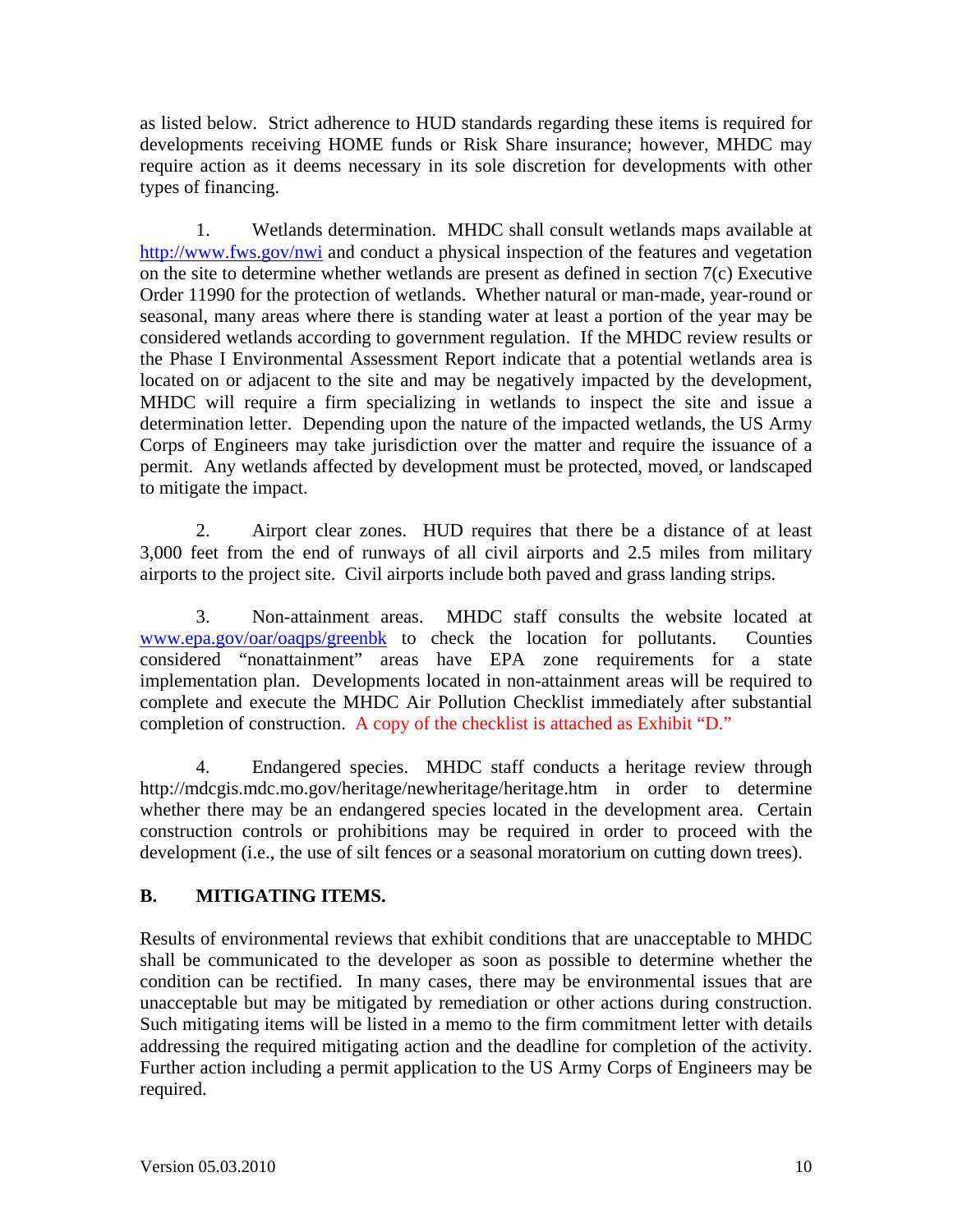Environmental issues that may be allowed pending mitigation during the construction process include but are not limited to:

1. The removal or encapsulation of contaminated soil;

 2. The execution and recording of a deed restriction prohibiting the use of ground water;

 3. The development of full asbestos abatement plans, the production of an Operations & Maintenance manual for asbestos that is contained and remains in place, and/or licensing information and certifications for the asbestos inspector, abatement contractor, and landfill where the asbestos will be disposed;

 4. The development of full lead-based paint remediation or interim control plans, the production of an Operations & Maintenance manual for lead-based paint that is contained and remains in place, **a lead-based paint clearance (inspection) report**; and/or licensing information and certifications for the for lead-based paint inspector, risk assessor, abatement contractor, and landfill where the for lead-based paint will be disposed;

5. Activities or controls to protect endangered species;

6. The replacement of wetlands;

7. The construction of venting mechanisms to mitigate radon levels;

 8. Special construction/site features to reduce the potential for flooding as well as the procurement of flood insurance;

9. The construction of retaining walls or berms to reduce noise levels;

 10. For new construction developments identified in the geotechnical report as having a current or potential future danger of unacceptable radon levels, radon testing to be performed upon completion of construction but prior to the final allocation or tax credits or approval for loan conversion/permanent loan closing as well as every five years thereafter.

**Documentation confirming the satisfaction of outstanding environmental issues must be received and approved by MHDC prior to conversion from construction to permanent financing and/or the final allocation of tax credits.** 

## **C. HUD AUTHORIZATION TO RELEASE FUNDS**

Developments receiving **HOME funds or Risk Share insurance** are required to complete a process for final authorization from HUD following the completion of the environmental review. This process includes an advertisement in the local newspaper with a designated period allowed for public comment followed by a 15-day review period by HUD officials. At the successful completion of the advertising and comment process, HUD issues an authorization to proceed which allows MHDC to issue a firm commitment for the HOME or Risk Share transaction. MHDC shall not execute a firm commitment prior to the receipt of HUD's authorization.

Neither HUD funds nor non-HUD funds can be committed to a development until HUD has approved MHDC's environmental review and issued its Authorization to Release Grant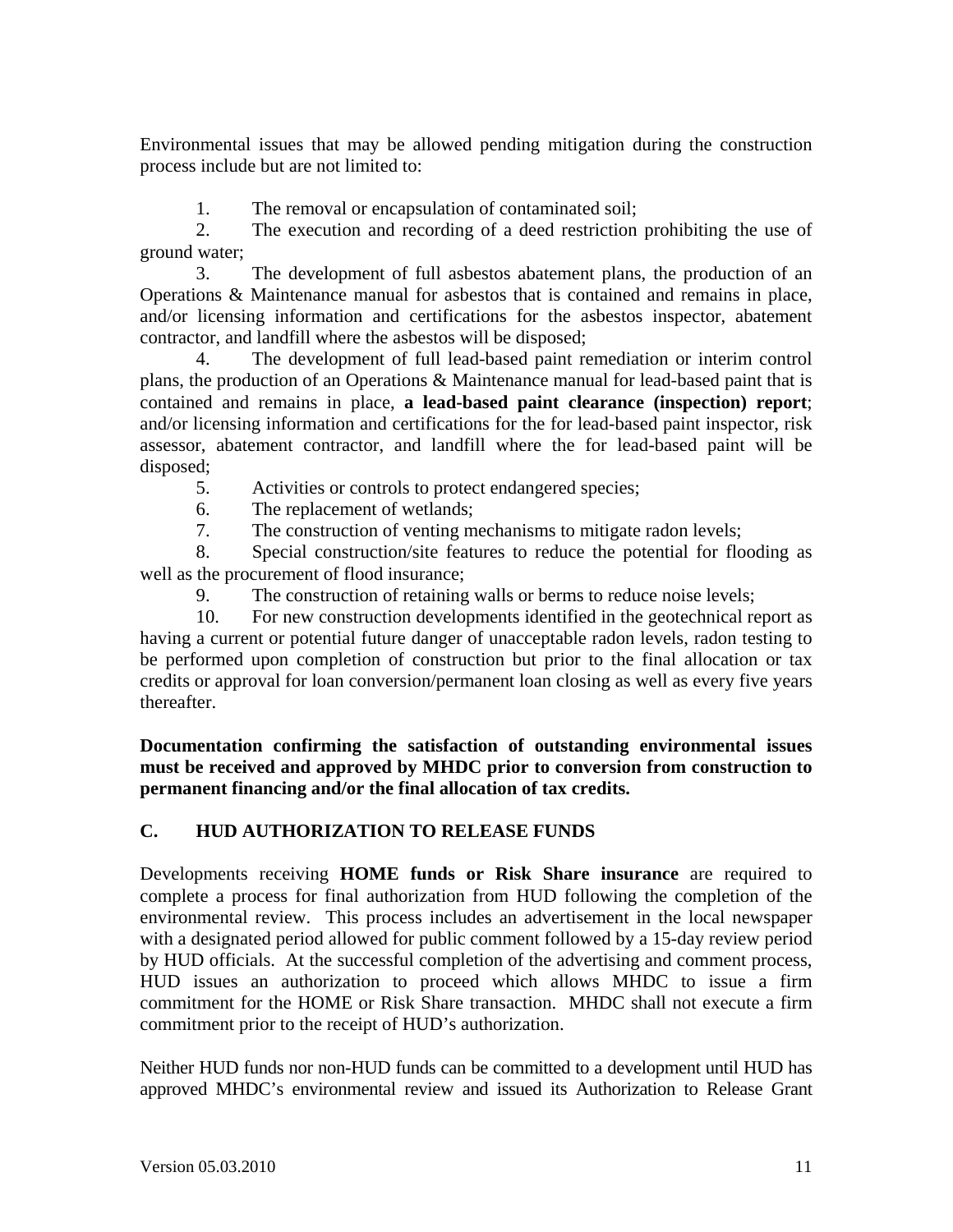Funds. No choice limiting action may be taken until HUD review and authorization are complete (24 CFR 58.22). Choice limiting actions include real property acquisition, demolition, site clearance, rehabilitation, and construction activities.

The types of review and release processes are as follows:

 1. Full environmental review is required for new construction of more than five units or substantial rehabilitation (proposed construction costs greater than 75% of replacement value, unit density change of greater than 20%, or a change in use). Upon satisfactory review, MHDC publishes notification in the local newspaper and offers a 15 day public comment period followed by a 15-day period for HUD review. Upon completion of the entire process and approval of the review, HUD issues an Authorization to Release Funds.

 2. A proposal may be designated categorically excluded if the proposed construction costs for rehabilitation do not exceed 75% of replacement value, unit density change does not exceed 20%, and there is no change in use. If there are issues that require mitigation, MHDC publishes notification in the local newspaper and offers a 7 day public comment period followed by a 15-day period for HUD review. Upon completion of the entire process and approval of the review, HUD issues an Authorization to Release Funds.

 3. A proposal is considered exempt if: (i) it meets the conditions to be categorically excluded and there are no mitigating items or (ii) it is new construction of four or fewer units and there are no mitigating items. In this instance, no advertising is required and no notification is sent to HUD.

 4. Proposed developments located in a 100-year flood plain or developments considered a critical action and located in a 500-year flood plain are subject to certain limitations. *MHDC prohibits new construction in 100-year flood plains.* Rehabilitation projects located in a 100-year flood plain are required to complete the eight-step review process required by HUD when federal funds are involved. Federally-funded or insured developments located in a 500-year flood plain and considered to be a critical action are also required to go through the eight-step review process. A critical action pertains to the type of development without an independent living environment whose occupants may not be sufficiently mobile to avoid loss of life or injury due to flooding or storm events.

 Developments determined by MHDC to be acceptable to be rehabilitated or constructed despite the flood plain designation must complete two advertising/public comment periods. The first advertisement notifies the public of the intention to develop/redevelop the property in a flood plain, followed by a 15-day comment period. MHDC must then advertise a notice that no better site has been identified, and the decision has been made to construct or rehabilitate the property in the flood plain. This notification is also followed by a 15-day comment period. Upon the completion of both publications, MHDC will transmit the review to HUD for its 15-day review period. HUD issues an Authorization to Release Funds upon its approval of the environmental review.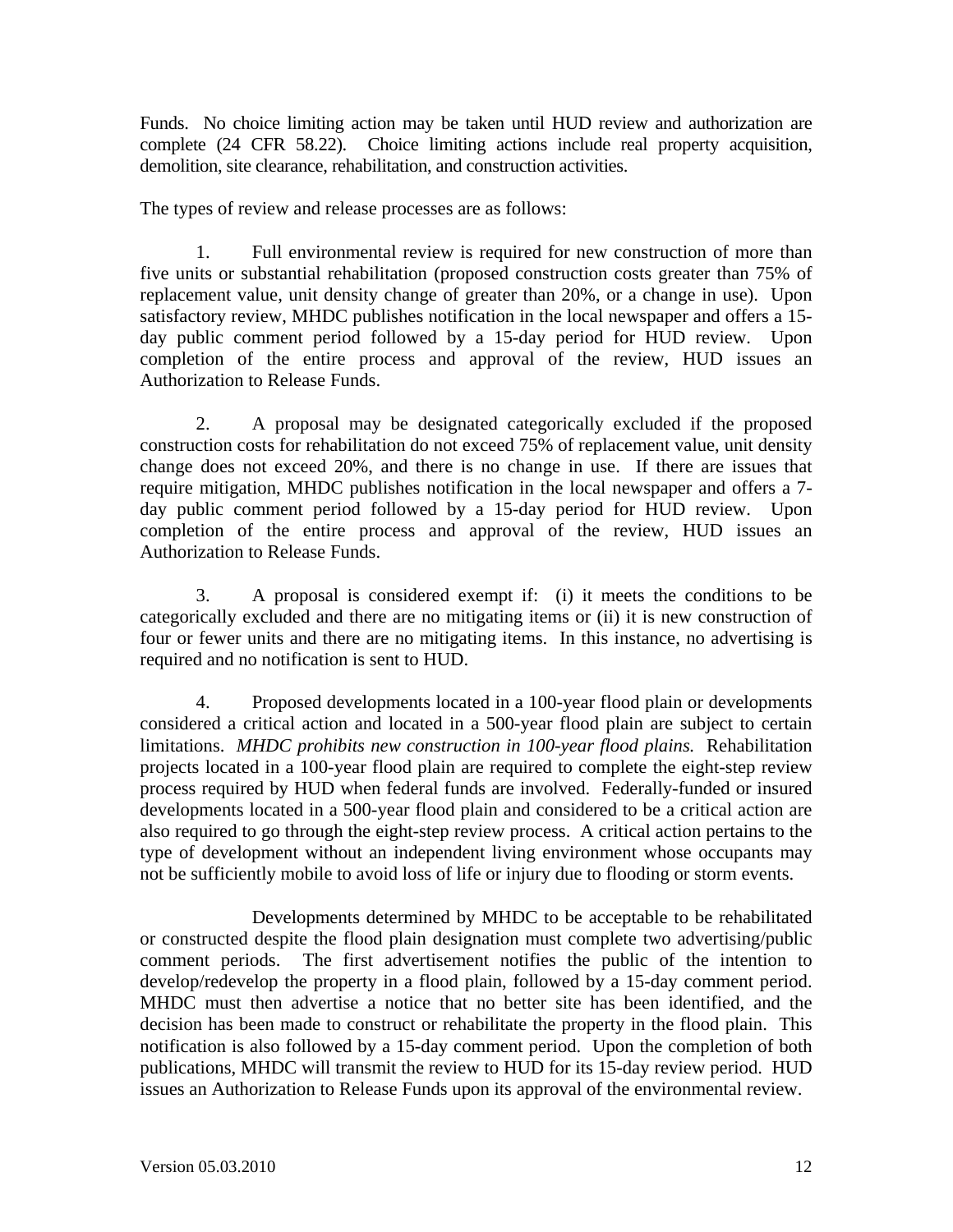### **V. CLOSING AND CONSTRUCTION**

MHDC staff will confirm that outstanding environmental issues required to be resolved prior to loan closing or during the construction process are completed. MHDC's construction inspectors will be notified of any special requirements to be confirmed during the construction process as they perform their monthly inspections. Final approval for loan funding or for the allocation of tax credits may be delayed or denied if required actions are not taken.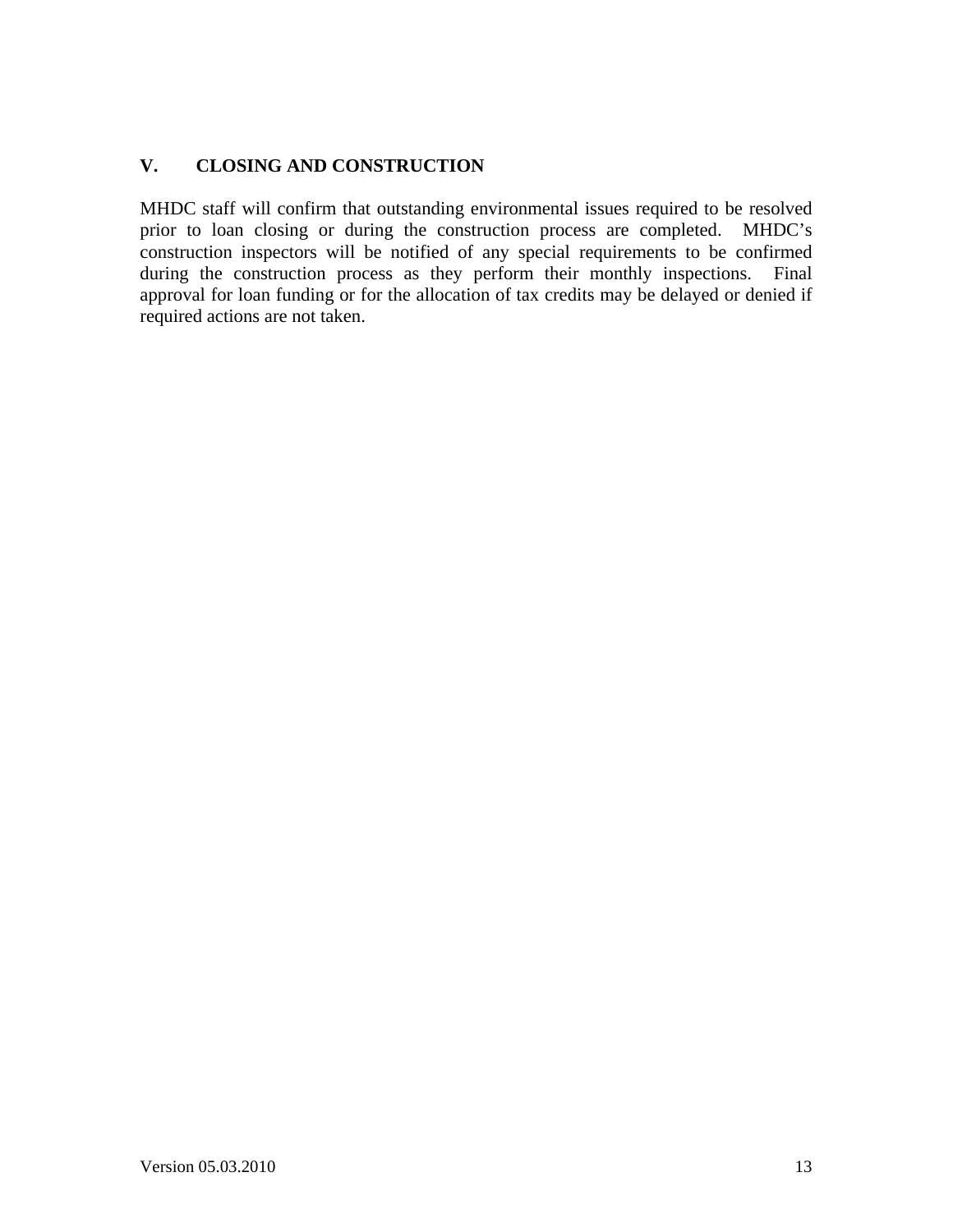### **PHASE I ASTM STANDARDS**

#### **Table of Contents and Report Format (Reference ASTM E 1527-05)**

| <b>Section</b>                 | <b>Topic Detail</b>                                                                                                                                                                       | <b>ASTM</b><br><b>Reference</b> |
|--------------------------------|-------------------------------------------------------------------------------------------------------------------------------------------------------------------------------------------|---------------------------------|
| 1.0<br><b>Summary</b>          | 1.0 Summary                                                                                                                                                                               | 12.1                            |
| 2.0<br><b>Introduction</b>     | 2.1 Purpose                                                                                                                                                                               | 1.1, 1.2                        |
|                                | 2.2 Detailed Scope-of Service                                                                                                                                                             | 12.4                            |
|                                | 2.3 Significant Assumptions                                                                                                                                                               | 7.5.2,<br>7.5.2.1               |
|                                | 2.4 Limitations and Exceptions                                                                                                                                                            | 9.2.4                           |
|                                | 2.5 Have any Special Terms and Conditions<br>been placed on the Environmental Professional<br>("EP") by the person(s) requesting their<br>services?<br>Note: "client imposed constraints" | 12.10                           |
|                                | 2.6 User Reliance<br>Additionally: Who may rely on this report?<br>(MHDC must be specifically mentioned per<br><b>MHDC NOFA)</b>                                                          | 7.5.2.1                         |
| 3.0<br><b>Site Description</b> | 3.1 Location and Legal Description                                                                                                                                                        | 12.1                            |
|                                | 3.2 Site and Vicinity General Characteristics                                                                                                                                             | 9.4.1.1,<br>9.4.1.3             |
|                                | 3.3 Current Use of the Property                                                                                                                                                           | 9.4.1.1                         |
|                                | 3.4 Improvements to the property not limited to<br>just the structure(s), roads. List all other<br>improvements on the site.                                                              | $9.4.1.7 -$<br>9.4.4.7          |
|                                | 3.5 Current Uses of the Adjoining Properties                                                                                                                                              | 9.4.1.3                         |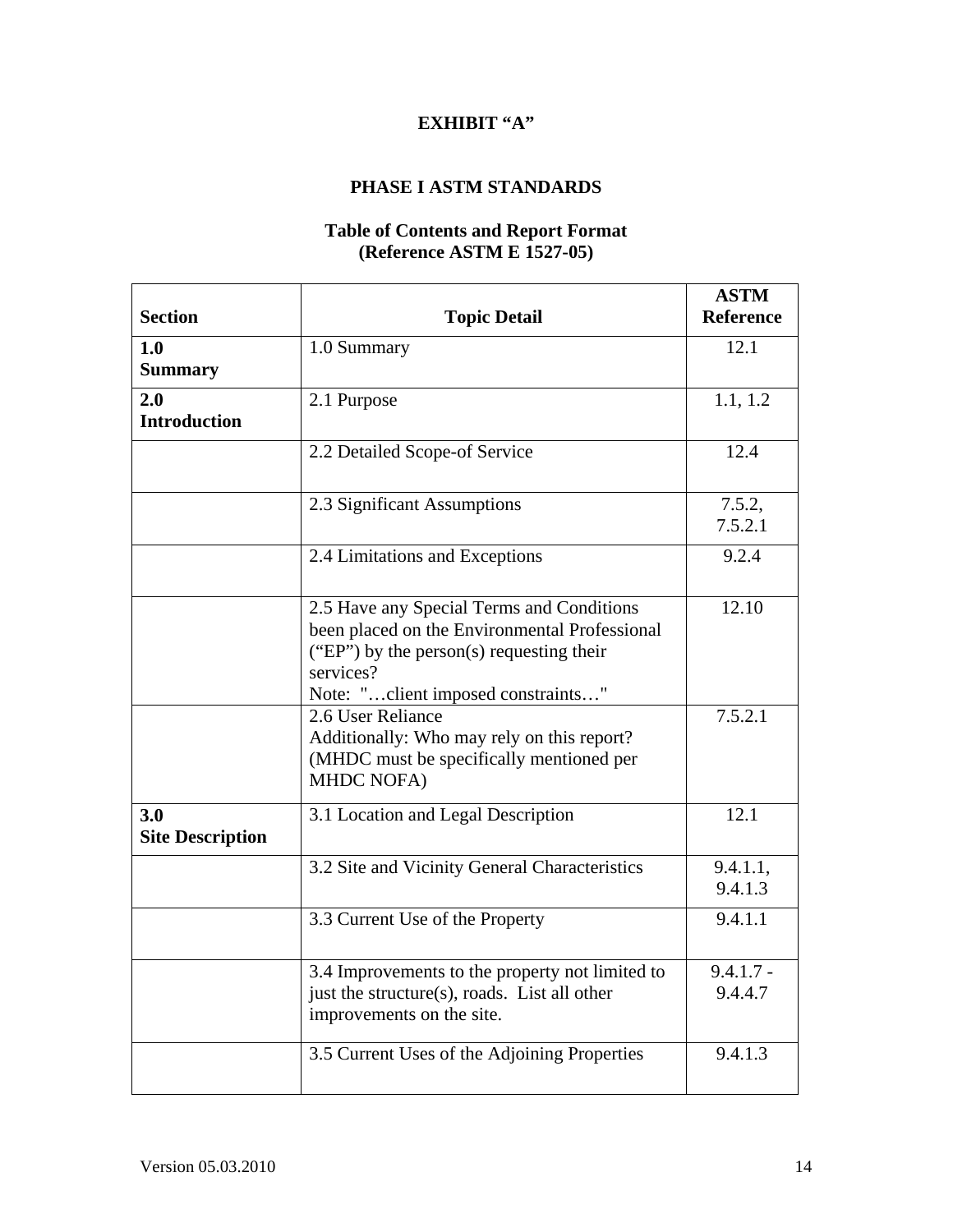| <b>Section</b>                    | <b>Topic Detail</b>                                                                                                                                                                                                                                                                                                             | <b>ASTM</b><br>Reference |
|-----------------------------------|---------------------------------------------------------------------------------------------------------------------------------------------------------------------------------------------------------------------------------------------------------------------------------------------------------------------------------|--------------------------|
| <b>4.0 User Provided</b><br>Info. | It is the user's responsibility to provide any or all<br>information in section 6.1 through 6.7 to the EP.                                                                                                                                                                                                                      |                          |
|                                   | 4.1 Title Records (Title policy provided by the<br>user.)                                                                                                                                                                                                                                                                       | 6.2                      |
|                                   | 4.2 Environmental Liens or Activity and Use<br>Limitations                                                                                                                                                                                                                                                                      | 6.2                      |
|                                   | 4.3 Specialized Knowledge                                                                                                                                                                                                                                                                                                       | 6.3                      |
|                                   | 4.4 Commonly Known or Reasonably<br><b>Ascertainable Information</b>                                                                                                                                                                                                                                                            | 6.6                      |
|                                   | 4.5 Valuation Reduction for Environmental<br><b>Issues</b>                                                                                                                                                                                                                                                                      | 6.5                      |
|                                   | 4.6 Owner, Property Manager, and Occupant<br>Information                                                                                                                                                                                                                                                                        | 7.5.2                    |
|                                   | 4.7 Reason for Performing Phase I (Does the<br>user: "make known to the EP the reason why<br>the user wants to have the Phase I Environmental<br>Site Assessment performed"?)                                                                                                                                                   | 6.7                      |
|                                   | Either the user shall make known to the EP the<br>reason why the user wants to have the Phase I<br>Environmental Site Assessment performed OR,<br>if the user does not identify the purpose of the<br>Phase I, the EP shall assume the purpose is to<br>qualify for an LLP to CERCLA Liability and<br>state this in the report. |                          |
|                                   | 4.8 Other ("Other" is used if no reason is given<br>by the user for the Phase I. Then the<br>assumption: the EP "shall assume the purpose is<br>to qualify for an LLP to CERCLA liability and<br>state this in the report.")                                                                                                    | 6.7                      |
| 5.0 Records<br><b>Review</b>      | 5.1 Standard Environmental Record Sources                                                                                                                                                                                                                                                                                       | 8.2.1                    |
|                                   | 5.2 Additional Environmental Record Sources                                                                                                                                                                                                                                                                                     | 8.2.2                    |
|                                   | 5.3 Physical Setting Source(s)                                                                                                                                                                                                                                                                                                  | 8.2.3                    |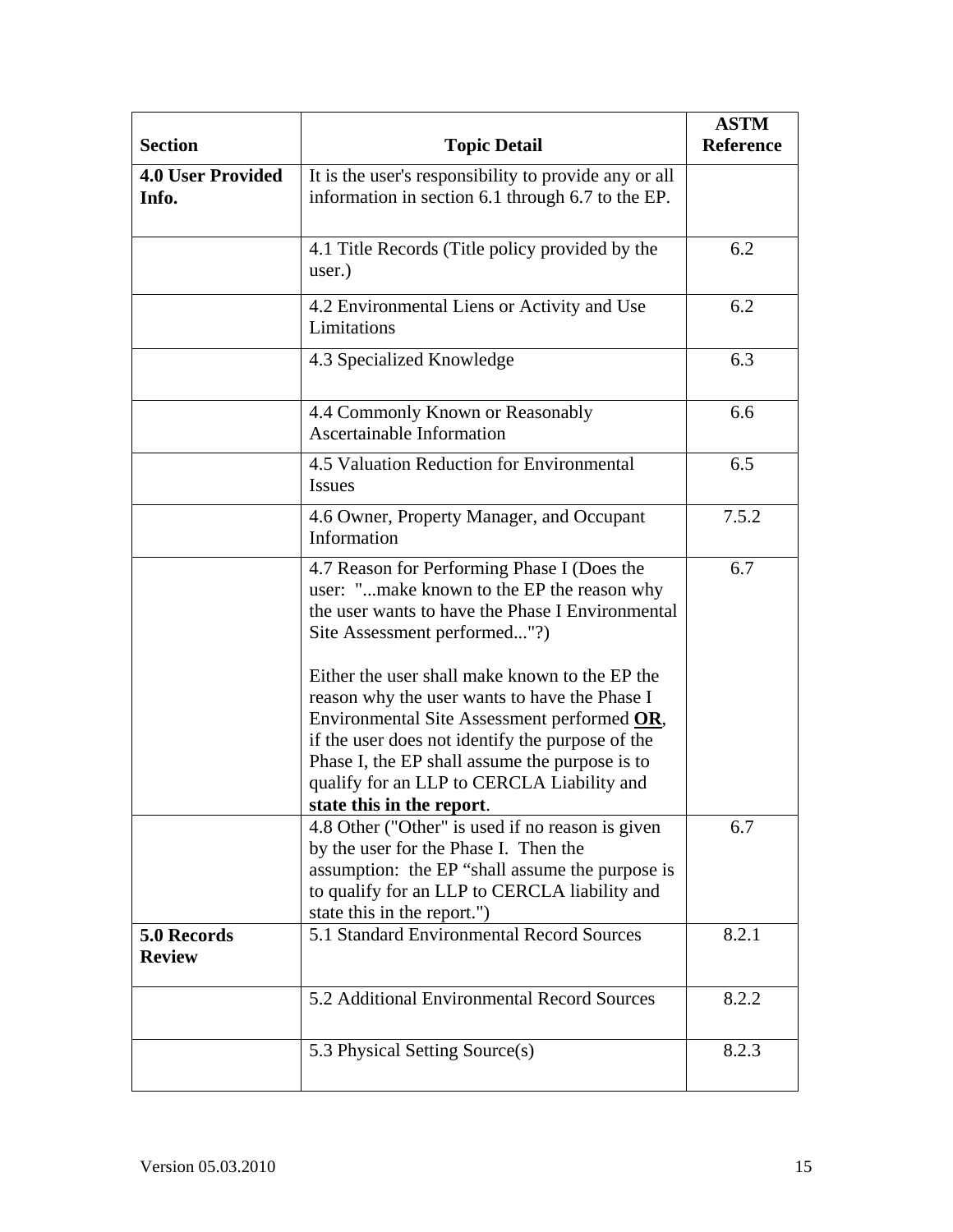| <b>Section</b>             | <b>Topic Detail</b>                                                                                                                                                                                                                          | <b>ASTM</b><br><b>Reference</b> |
|----------------------------|----------------------------------------------------------------------------------------------------------------------------------------------------------------------------------------------------------------------------------------------|---------------------------------|
|                            | 5.4 Historical Use Information on the Property                                                                                                                                                                                               | $8.3 - 8.4$                     |
|                            | 5.5 Historical Use Information on Adjoining<br>Properties                                                                                                                                                                                    | 8.3.3                           |
| 6.0 Site<br>Reconnaissance | 6.1 Methodology & Limiting Conditions                                                                                                                                                                                                        | 9.2.3, 9.2.4                    |
|                            | 6.2 General Site Setting                                                                                                                                                                                                                     | $9.4.1.1 -$<br>9.4.1.10         |
|                            | 6.3 Exterior Observations                                                                                                                                                                                                                    | $9.4.2 -$<br>9.4.4.7            |
|                            | 6.4 Interior Observations                                                                                                                                                                                                                    | $9.4.2 -$<br>9.4.4.7            |
| <b>7.0 Interviews</b>      | 7.1 Interview with Owner                                                                                                                                                                                                                     | $10.0 - 10.9$                   |
|                            | 7.2 Interview with Site Manager                                                                                                                                                                                                              | 10.5.1                          |
|                            | 7.3 Interviews with Occupants:<br>Multi-family residential properties, residential<br>occupants do not need to be interviewed. If the<br>property has nonresidential uses interviews<br>would be held with the non residential<br>occupants. | $10.5.2.1 -$<br>10.5.2.4        |
|                            | 7.4 Interviews with Local Governmental<br><b>Officials</b>                                                                                                                                                                                   | $11.1 - 11.7$                   |
|                            | 7.5 Interviews with Others                                                                                                                                                                                                                   | 10.7.2                          |
| 8.0 Findings               | 8.0 Findings<br>Findings are any item(s) identified as a<br>recognized environmental concern.                                                                                                                                                | 12.5                            |
| 9.0 Opinion                | 9.0 Opinion<br>The opinion shall specifically include the EP's<br>rationale for concluding that a condition is or is<br>not currently a recognized environmental<br>condition.                                                               | 12.6                            |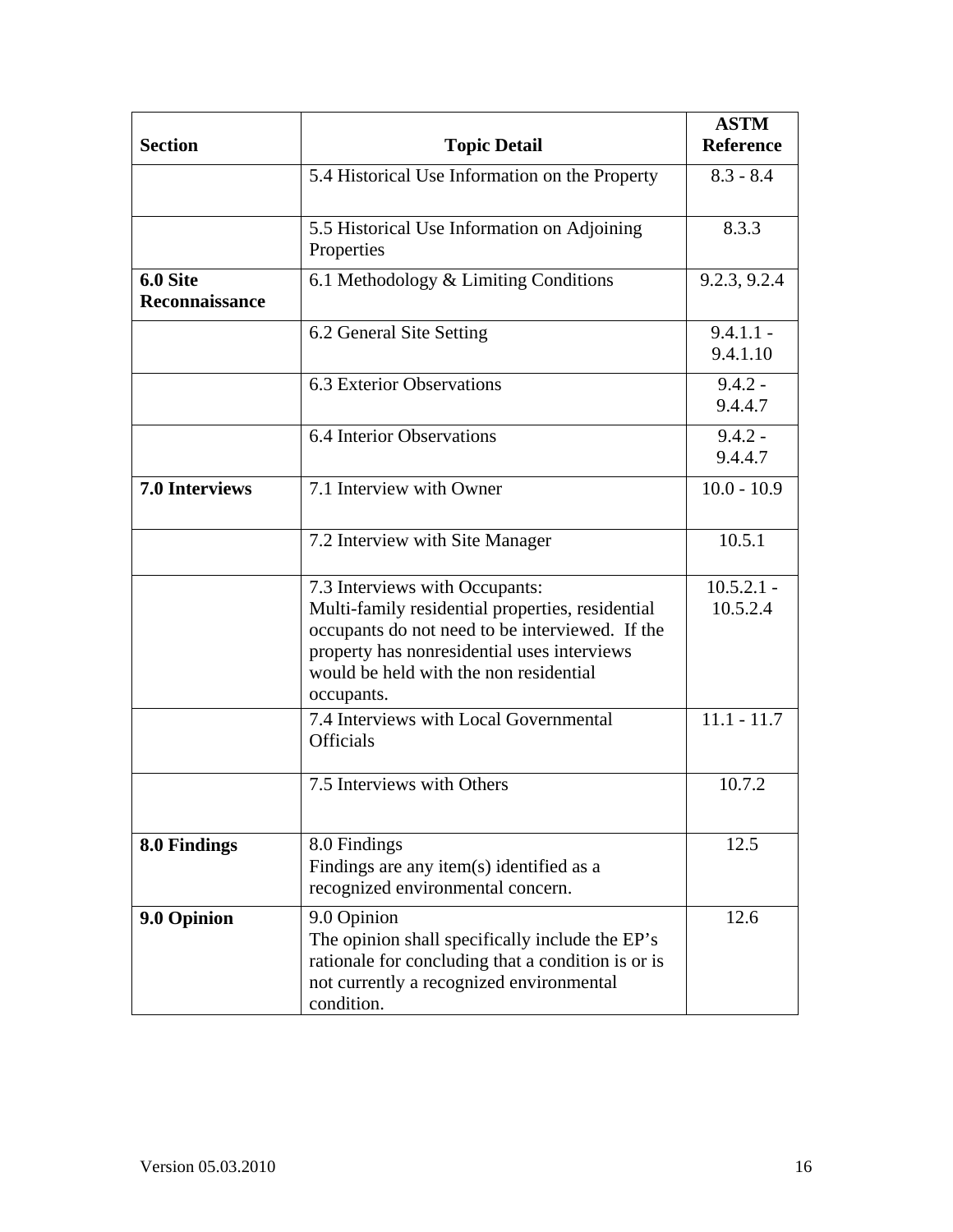| <b>Section</b>                           | <b>Topic Detail</b>                                                                                                                                                                                                                                                                                                                                                                                                                                                    | <b>ASTM</b><br><b>Reference</b> |
|------------------------------------------|------------------------------------------------------------------------------------------------------------------------------------------------------------------------------------------------------------------------------------------------------------------------------------------------------------------------------------------------------------------------------------------------------------------------------------------------------------------------|---------------------------------|
| <b>10.0 Conclusions</b>                  | 10.0 Conclusions<br>The Phase I must include <b>ONE</b> of the following<br>statements WORDED EXACTLY:                                                                                                                                                                                                                                                                                                                                                                 | 12.8, 12.8.1,<br>12.2           |
|                                          | "We have performed a Phase I Environmental<br>Site Assessment in conformance with the scope<br>and limitations of ASTM Practice 1527 of [insert]<br>address or legal description], the property, and<br>exceptions to or deletions from this practice are<br>described in Section [] of this report. This<br>assessment has revealed no evidence of<br>recognized environmental conditions in<br>connection with the property."<br>$*OR*$                              |                                 |
|                                          | "We have performed a Phase I Environmental<br>Site Assessment in conformance with the scope<br>and limitations of ASTM Practice I 1527 of<br>[insert address or legal description], the property.<br>Any exceptions to, or deletions from this<br>practice are described in Section [ ] of this<br>report. This assessment has revealed no<br>evidence of recognized environmental conditions<br>in connection with the property except for the<br>following: (list)." |                                 |
| <b>11.0 Deviations</b>                   | 11.0 Deviations                                                                                                                                                                                                                                                                                                                                                                                                                                                        | 12.10                           |
| 12.0 Additional<br><b>Services</b>       | 12.0 Additional Services                                                                                                                                                                                                                                                                                                                                                                                                                                               | 12.9                            |
| <b>13.0 References</b>                   | 13.0 References                                                                                                                                                                                                                                                                                                                                                                                                                                                        | 12.11                           |
| $14.0$ Signature(s)<br>of $EP(s)$        | 14.0 Signature(s) of $EP(s)$                                                                                                                                                                                                                                                                                                                                                                                                                                           | 12.12                           |
| <b>15.0 Qualifications</b><br>of $EP(s)$ | 15.0 Qualifications of $EP(s)$<br>The Phase I must include <b>BOTH</b> of the<br>following statements <b>WORDED EXACTLY</b> :<br>"[I, We] declare that, to the best of [my, our]<br>professional knowledge and belief [I, We] meet<br>the definition of Environmental Professional as<br>defined in #312.10 of 40 CFR 312."                                                                                                                                            | 12.13,<br>12.13.1,<br>12.13.2   |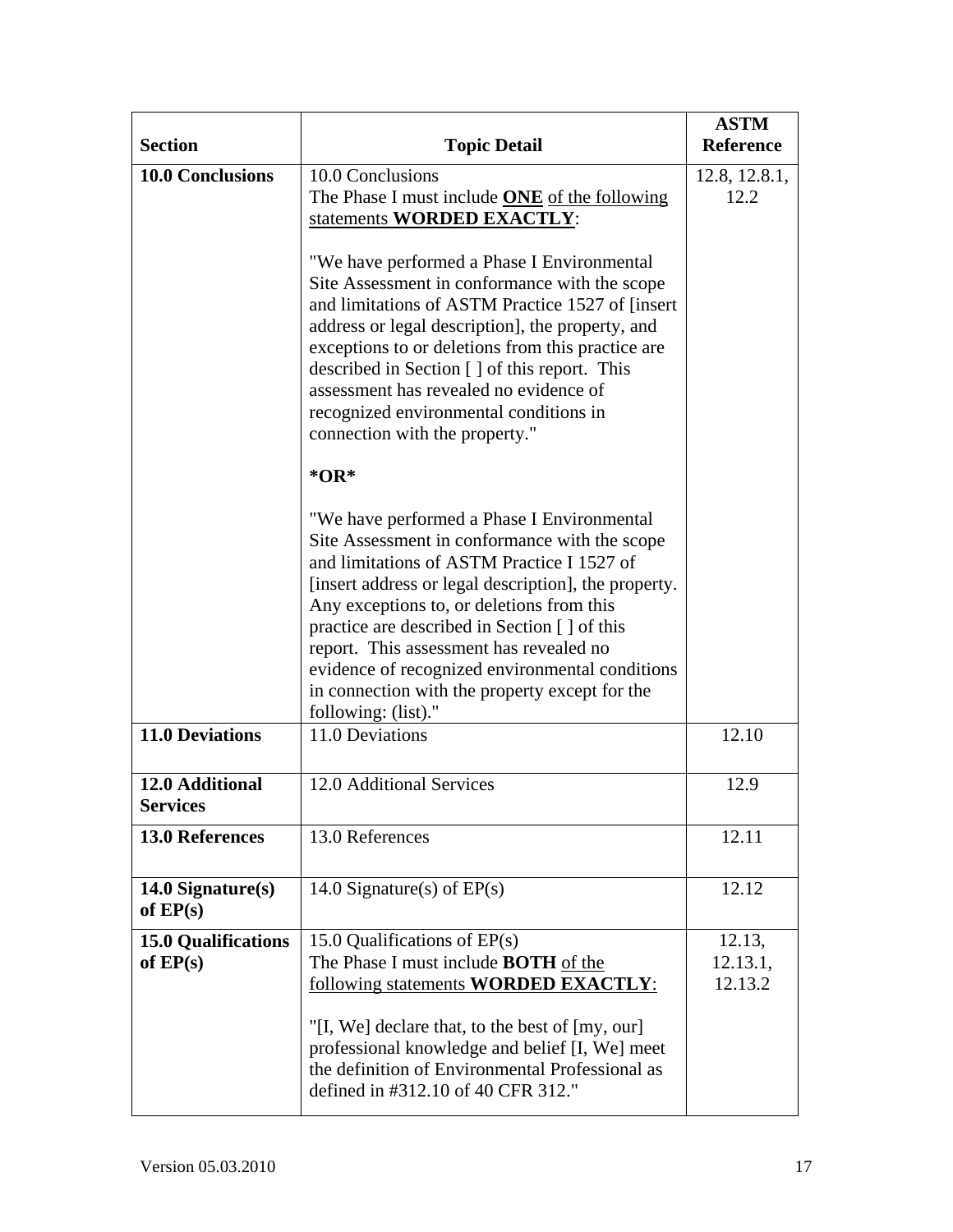|                        |                                                                                                                                                                                                                                                           | <b>ASTM</b>      |
|------------------------|-----------------------------------------------------------------------------------------------------------------------------------------------------------------------------------------------------------------------------------------------------------|------------------|
| <b>Section</b>         | <b>Topic Detail</b>                                                                                                                                                                                                                                       | <b>Reference</b> |
|                        | *AND*                                                                                                                                                                                                                                                     |                  |
|                        | "I, We] have the specific qualifications based on<br>education, training, and experience to assess a<br>property of the nature, history, and setting of the<br>subject property. [I, We] have developed and<br>performed the all appropriate inquiries in |                  |
|                        | conformance with the standards and practices set<br>forth in 40 CFR Part 312."                                                                                                                                                                            |                  |
| <b>16.0 Appendices</b> | X4: Recommended Table of Contents and<br><b>Report Format</b>                                                                                                                                                                                             | 12.1             |
| 16.1                   | Site (Vicinity) Map                                                                                                                                                                                                                                       | X4.16.1          |
| 16.2                   | Site Plan                                                                                                                                                                                                                                                 | X4.16.2          |
| 16.3                   | Site Photographs                                                                                                                                                                                                                                          | X4.16.3          |
| 16.4                   | Historical Research Documents (aerial<br>photographs, fire insurance maps, historical<br>topographical maps, etc.)                                                                                                                                        | X4.16.4          |
| 16.5                   | <b>Regulatory Records Documentation</b>                                                                                                                                                                                                                   | X4.16.5          |
| 16.6                   | <b>Interview Documentation</b>                                                                                                                                                                                                                            | X4.16.6          |
| 16.7                   | Special Contractual Conditions between User<br>and EP<br>MHDC requires a "copy" of the signed contract<br>between the EP and developer with pricing<br>redacted.                                                                                          | X4.16.7          |
| 16.8                   | Qualification(s) of the $EP(s)$                                                                                                                                                                                                                           | X4.16.8          |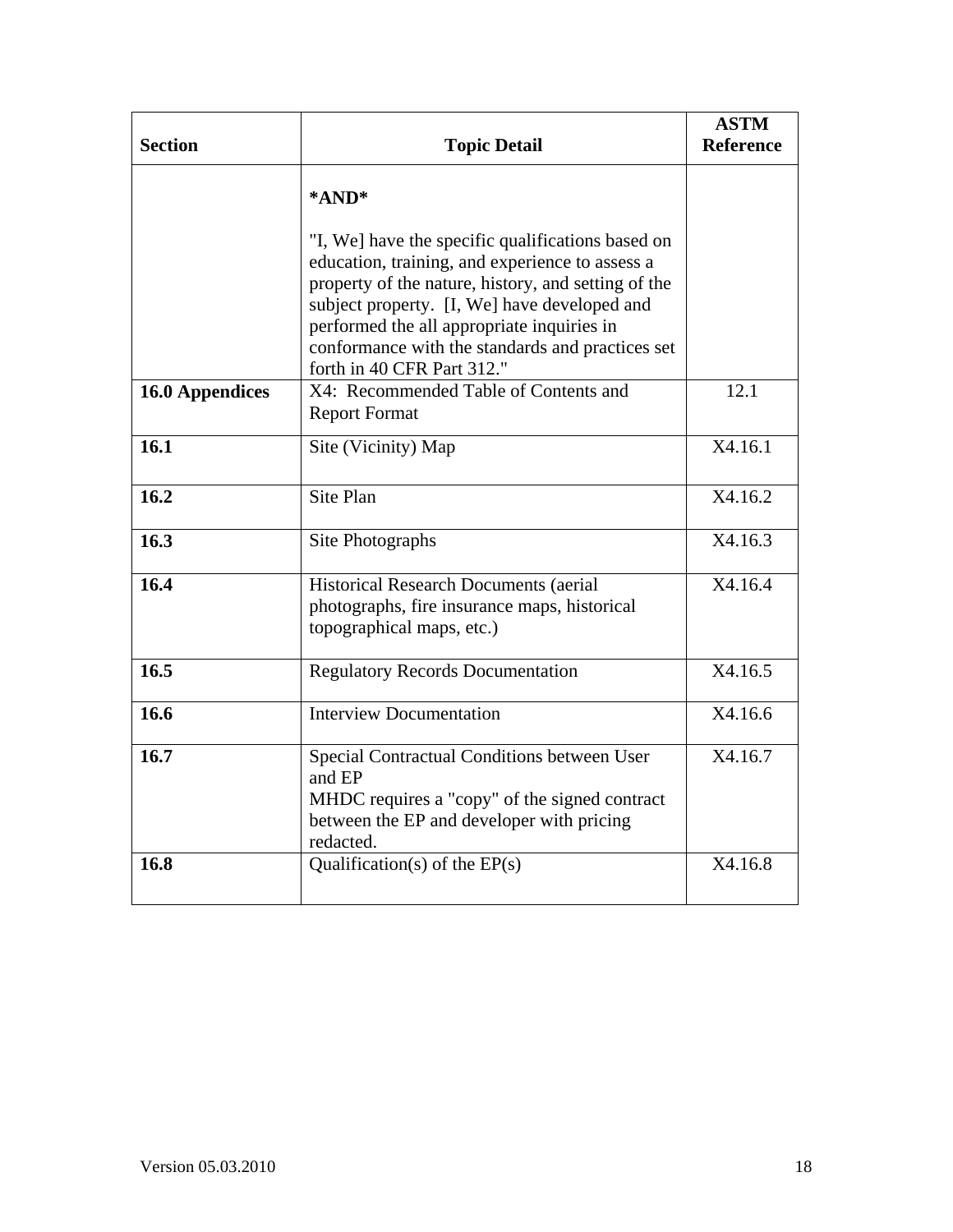#### **Definition of Environmental Professional and Relevant Experience (Reference ASTM 1527 – 05)**

#### **Environmental Professional**

*Environmental Professional* means:

 (A) a person who possesses sufficient specific education, training, and experience necessary to exercise professional judgment to develop opinions and conclusions regarding conditions indicative of releases or threatened releases on, at, in, or to a property.

 (B) Such a person must: (i) hold a current Professional Engineer's or Professional Geologist's license or registration from a state, tribe, or U.S. territory (or the commonwealth of Puerto Rico) to perform environmental inquiries and have the equivalent of three (3) years of full-time relevant experience; or (ii) have a Baccalaureate or higher degree from an accredited institution of higher education in a discipline of engineering or science and the equivalent of five (5) years of full-time relevant experience; or (iii) have the equivalent of ten (10) years of full-time relevant experience.

(C) An environmental professional should remain current in his or her field through participation in continuing education or other activities.

 (D) The definition of environmental professional provided above does not preempt state professional licensing or registration requirements such as those for a professional geologist, engineer, or site remediation professional. Before commencing work, a person should determine the applicability of state professional licensing or registration laws to the activities to be undertaken.

 (E) A person who does not qualify as an environmental professional under the foregoing definition may assist in the conduct of all appropriate inquiries in accordance with this part if such person is under the supervision or responsible charge of a person meeting the definition of an environmental professional provided above when conducting such activities.

#### **Relevant Experience**

*Relevant experience*, as used in the definition of environmental professional in this section, means: participation in the performance of all appropriate inquiries investigations, environmental site assessments, or other site investigations that may include environmental analysis, investigations, and remediation which involve the understanding of surface and subsurface environmental conditions and the processes used to evaluate these conditions and for which professional judgment was used to develop opinions regarding conditions indicative of releases or threatened releases to the subject property.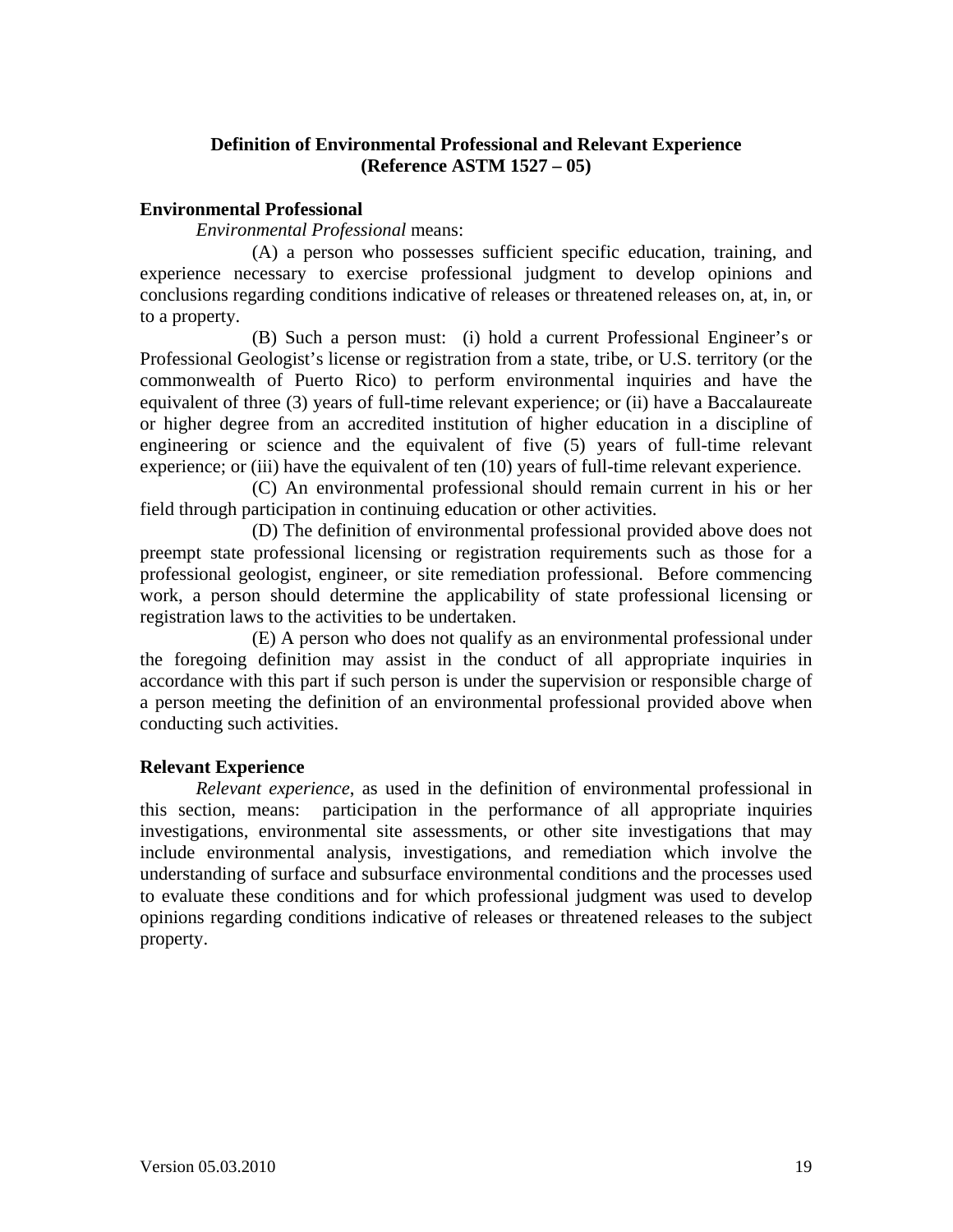#### **MHDC Lead-Based Paint Policy and Procedures**

#### *MHDC Rental Housing Production Programs Guidelines for Rehabilitation Projects*

- 1) MHDC requires a physical needs assessment for all rental housing production proposals for the rehabilitation of existing buildings. The physical needs assessment must include an assessment of the presence or suspected presence of lead-based paint, asbestos or mold for all proposals.
- 2) Developers must provide the age of the structure as requested in the Rental Production application FIN-100.
- 3) Developers must submit the following documents with the application for firm commitment as specified in the conditional reservation agreement issued for the development:
	- a) Lead Hazard Evaluation Procedures; and
	- b) Lead Hazard Reduction Procedures.

As the result of the firm submission review, MHDC staff shall indicate the required lead hazard reduction work and protective measures to be followed during construction.

- 4) Prior to the conversion or closing of a permanent loan with MHDC, the borrower shall provide:
	- a) Tenant Notification Procedures;
	- b) Lead Clearance;
	- c) Contractor's Abatement License;
	- d) Contractor's certification of completion of a lead-safe work practices training program for each worker that comes in contact with lead; and
	- e) Ongoing Maintenance Procedures, if required.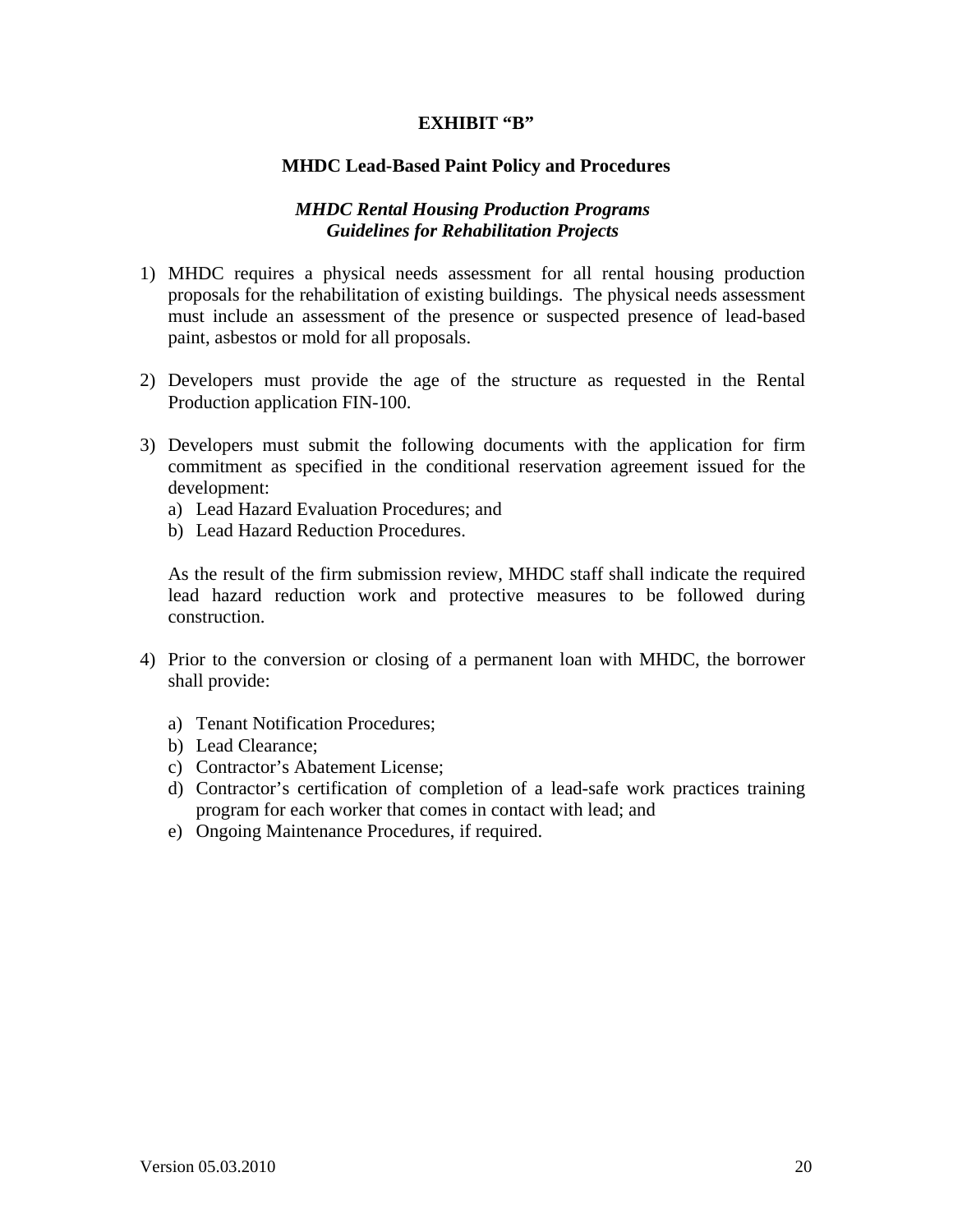#### **HOME Rental Production Program**

#### **Lead-Based Paint Reference Guide**  *(24 CFR Part 35)*  Revised 10/09/2009

*(Sub-Grantees are to refer to and comply with all of the pertinent lead paint regulations which may be amended or adopted from time-to-time. The following is only an overview.)* 

#### **A. HUD's Lead-Safety Regulation**

 Federal Register (Wednesday, September 15, 1999) Department of Housing and Urban Development  *24 CFR Part 35, et al.*  Requirements for Notification, Evaluation, and Reduction of Lead-Based Paint Hazards in Federal Owned Residential Property and Housing Receiving Federal Assistance; Final Rule

#### **B. Exemptions** *24 CFR 35.115*

- Post-1977 housing (1978 and newer)
- Zero-bedroom units
- **Property certified as lead safe**
- **Property where lead-based paint was removed**
- Rehabilitation or maintenance activities that do not disturb painted surfaces
- **Emergency actions**

### **C. EPA Regulations** *24 CFR 745*

Renovation, Repair and Painting Program Rule effective April 22, 2010

#### **D. Documentation Required**

- **1. Notice To Occupants:** Occupants must be provided with the following documentation:
	- a. EPA Lead Hazard Information Pamphlet at the time of purchase or lease;
	- b. "Notice of Hazard Evaluation" (or presumption) within 15 calendar days of the date when the evaluation is received or the presumption is made *(24 CFR 35.125(a))*; and
	- c. "Notice of Hazard Reduction & Clearance" no more than 15 calendar days after the hazard reduction activities have been completed *(24 CFR 35.125(b)(1))*.
- **2. Hazard Reduction:** The following documentation must be completed: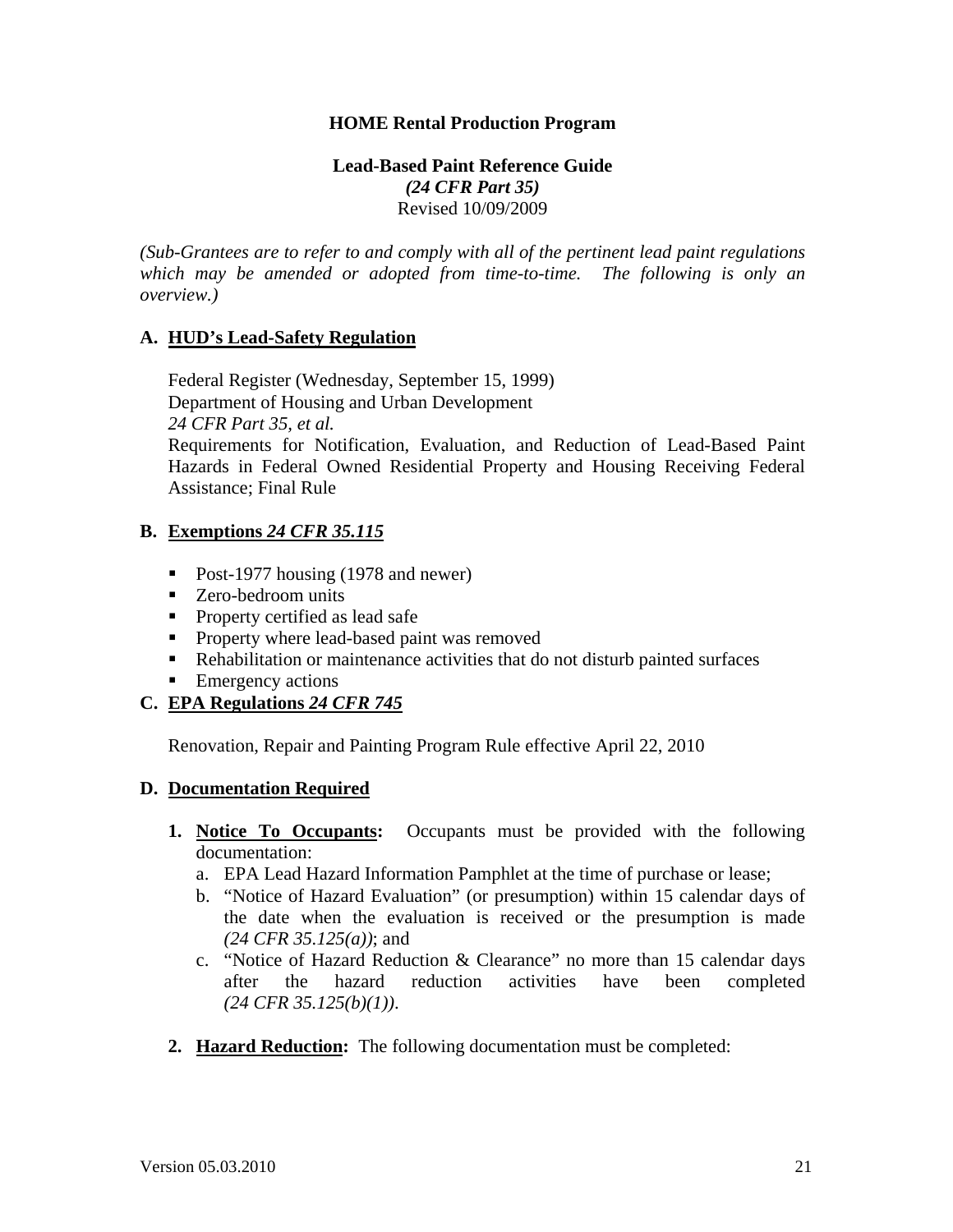- a. Final scope of work addressing both lead and non-lead paint prior to firm commitment for construction funded from the multifamily HOME Rental Production Program.
- b. For lead reduction activities that are performed on properties funded through the single-family HOME Repair Program, MHDC requires the contractor supervisor to be trained in Safe Work Practices.
- c. For properties funded through the multifamily HOME Rental Production Program, MHDC requires the Owner to hire a contractor certified as a leadbased paint specialist. A copy of the contractor's Lead Abatement Contractor license is required prior to conversion/permanent closing.
- d. For properties funded through the multifamily HOME Rental Production Program, certification by the contractor that Safe Work Practices *(24 CFR Part 35.1350)* have been observed is required prior to conversion/permanent closing.
- **3. Clearance Report:** Clearance must be performed by a licensed Risk Assessor after all rehab work is done, with a copy of the clearance report and qualifications of the Risk Assessor sent to the MHDC Homeownership division at the time of payment request (HOME Repair Program) or to the MHDC Rental Production division prior to conversion/permanent closing (HOME Rental Production Program).

### **E. General Procedural Overview**

For *single-family properties* receiving funds from the *HOME Repair program*:

1. **If the property is receiving \$5,000 or less of HOME Repair funds,** a visual assessment walk-through by an HQS inspector trained in visual assessment (per self-administered HUD Internet course at http://www.hud.gov/offices/lead) looks for defective paint and applies the *de minimis levels* (2*4 CFR Part 35.1350(d))* to all rehabilitation work to be performed regardless of defective paint.

**If the property is receiving more than \$5,000 of HOME Repair funds, a lead-based paint risk assessment must be performed by a licensed leadbased paint professional. Risk assessments are valid for only 12 months.** 

2. MHDC staff reviews the level of HOME rehabilitation assistance and calculates the applicable lead-based paint requirements.

 For *multifamily developments* receiving funds from the *HOME Rental Production Program*:

1. A **lead paint inspection and a** risk assessment must be performed by a licensed lead-based paint professional**s**. **Risk assessments are valid for only 12 months.**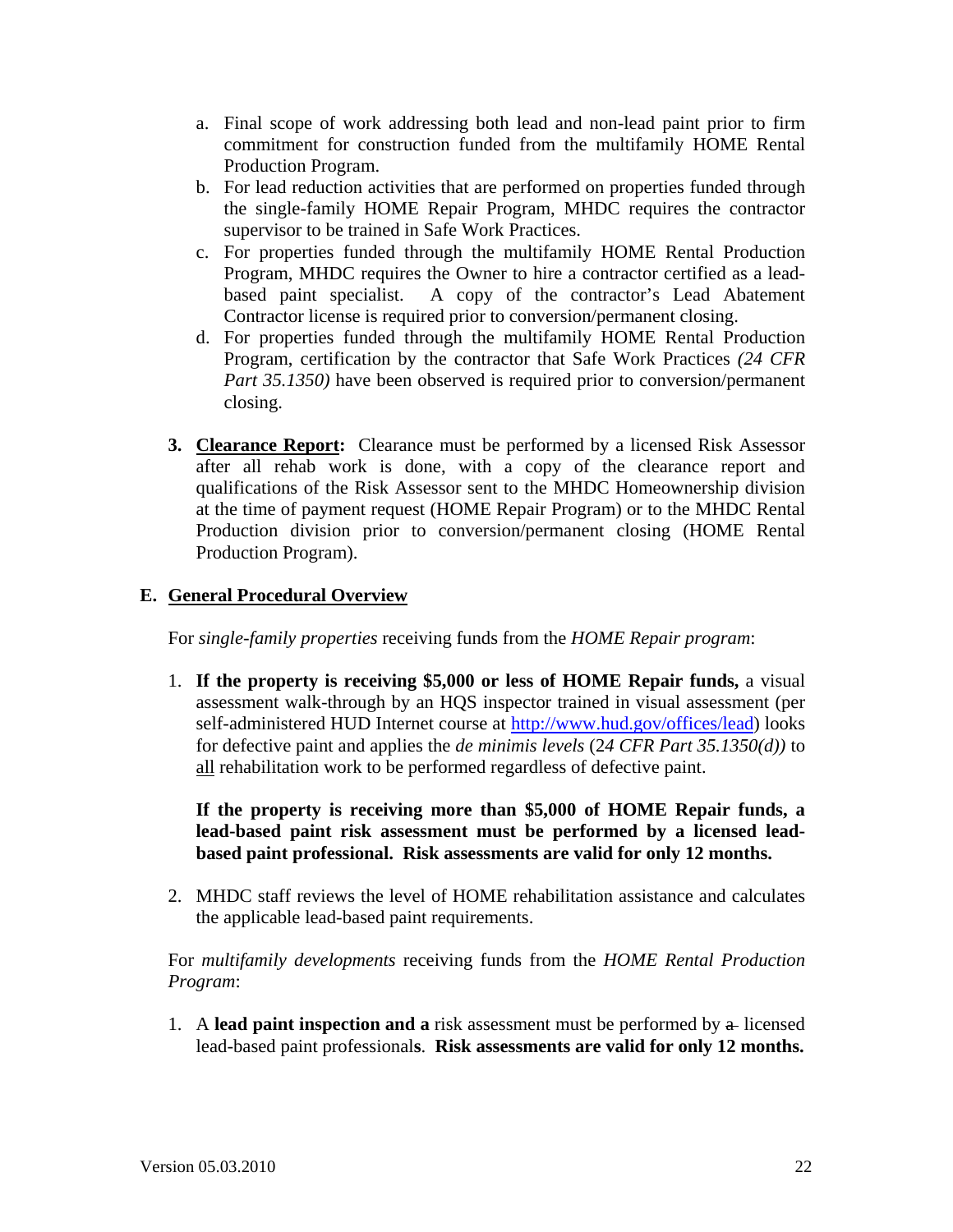2. MHDC staff reviews the results and determines **requires** mitigating items that must **to be** addressed prior to the completion of construction.

 The rehabilitation scope of work must integrate both "lead" and "non-lead" triggered activities. (Provide the preliminary work write-up to Risk Assessor, then incorporate the assessment's findings.)

- 1. De Minimis Levels: *De minimis levels* are exception**s** to safe work practices **and defined as work** which disturbs less than:
	- a. 20 square feet on exterior surfaces;
	- b. 2 square feet in any one interior room or space; or
	- c. 10 percent of area of an interior or exterior component with a small area (sills, baseboards, etc.).
- **2. Lead-Triggered Activity:** A lead-triggered activity is anything that is a lead hazard, or reduces a lead hazard, including:
	- a. Any defective paint surface (until tested to be non-lead)
	- b. Any rehabilitation work greater than the *de minimis levels* disturbing a lead painted surface to be performed with safe work practices
	- c. Any abatement activities from risk assessment

#### **3. Course of Action:**

- a. Determine the level of hazard evaluation and reduction *(24 CFR 35.915- 930)*.
- a. Presume lead or evaluate *(option 24 CFR 35.120)*; evaluation recommended.
- b. Complete **lead paint inspection and** risk assessment performed by licensed personnel.
- c. Include in the scope of work for "lead" activities the interim controls and/or abatement recommendations from a risk assessor and safe work practices for items determined to be lead paint.
- d. Determine impact of 'occupant relocation' requirements *(24 CFR 35.1345)*.
- e. Based on the results of **the lead paint inspection and** risk assessment, establish contractor qualifications *(see Safe Work Practices 24 CFR 35.1325- 1330),* safe work practices to be used (including occupant protections), and achieve clearance in bid invitation and contract.
- f. Relocate occupants and belongings, if necessary *(24 CFR Part 35.1345)*.
- g. Supervise work so that "Safe Work Practices" at 24 CFR Part 35.1350 are used: worksite is prepared/contained and occupants and their belongings are protected, prohibited methods of paint removal are not used, specialized cleaning is conducted to achieve clearance, and certification is made that Safe Work Practices have been followed.
- h. Collect lead dust wipe and soil clearance samples upon the completion of the work.
- i. Achieve clearance and obtain report approval after all rehab work is done.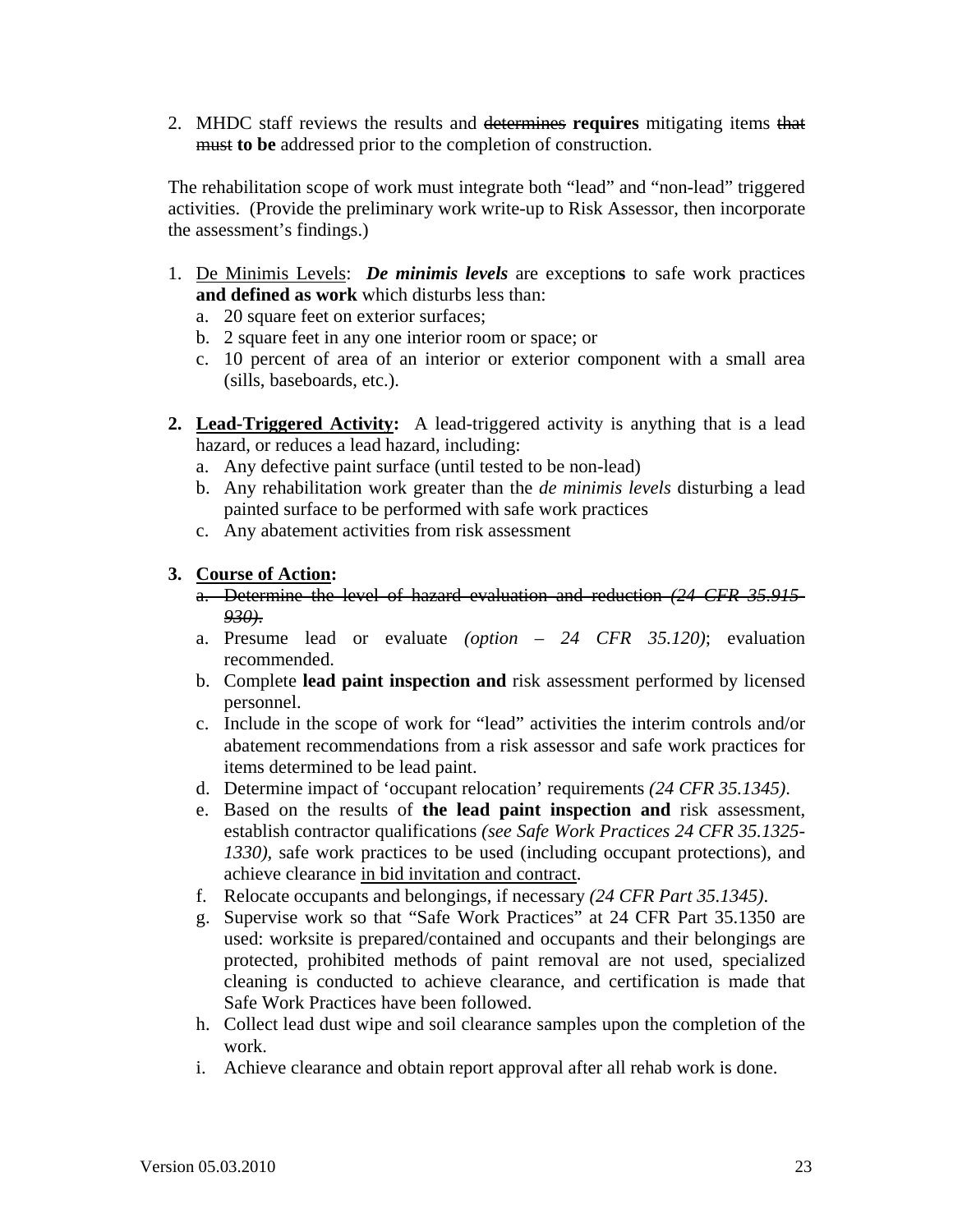#### **F. Methods and Qualifications for the Evaluation of the Presence of Lead**

- **1. Visual Assessment: (acceptable only for HOME Repair projects receiving \$5,000 or less in HOME funds):** A visual assessment for deteriorated paint consists of a visual search for cracking, scaling, peeling, or chipping paint. This assessment does not identify the presence of lead, only the potential danger. The assessment is performed by either a licensed risk assessor or Housing Quality Standards (HQS) inspector trained in visual assessment.
- **2. Lead Paint Inspection: A lead-based paint inspection is a surface-bysurface investigation to determine the presence of lead-based paint through XRF analyzer testing and laboratory analysis. Lead paint inspections must be conducted by state licensed paint inspectors or risk assessors. State licenses are only valid for two years.**
- **3. Risk Assessment:** A risk assessment is a comprehensive investigation of a dwelling to identify lead-based paint hazards that includes paint testing, dust and soil sampling, and a visual evaluation. Risk assessment details are summarized in a written report with recommendations for actions and approximate cost. A licensed risk assessor must conduct the assessment.

#### **G. Lead Hazard Reduction Methods**

- **1. Paint Stabilization:** Paint stabilization reduces exposure to lead-based paint by addressing deteriorated paint on exterior and interior surfaces through repairs, safe paint removal, and repainting. Paint stabilization may not be a sufficient lead hazard reduction method in all cases.
- **2. Interim Controls:** *(24 CFR 35.1330)* Interim controls are short-term measures (lasting less than twenty years) to reduce human exposure to lead-based paint hazards through repairs, painting, maintenance, special cleaning, occupant protection measures, clearance, and education programs. Ongoing monitoring is necessary in all situations. Interim controls may not be a sufficient lead hazard reduction method in all cases. Additionally, soil removal and replacement are sometimes necessary.

Interim control methods require safe work practices and include:

- a. **Paint stabilization** All deteriorated paint on exterior and interior surfaces must be stabilized through repairs, safe paint removal, and repainting.
- b. **Treatment for friction or impact surfaces** If lead-based paint is found and exceeds acceptable levels or is presumed to exceed it, the conditions creating friction or impact with surfaces with lead-based paint such as those that rub, bind, or crush must be corrected. Examples of this work include rehanging binding doors, installing door stops, or reworking windows.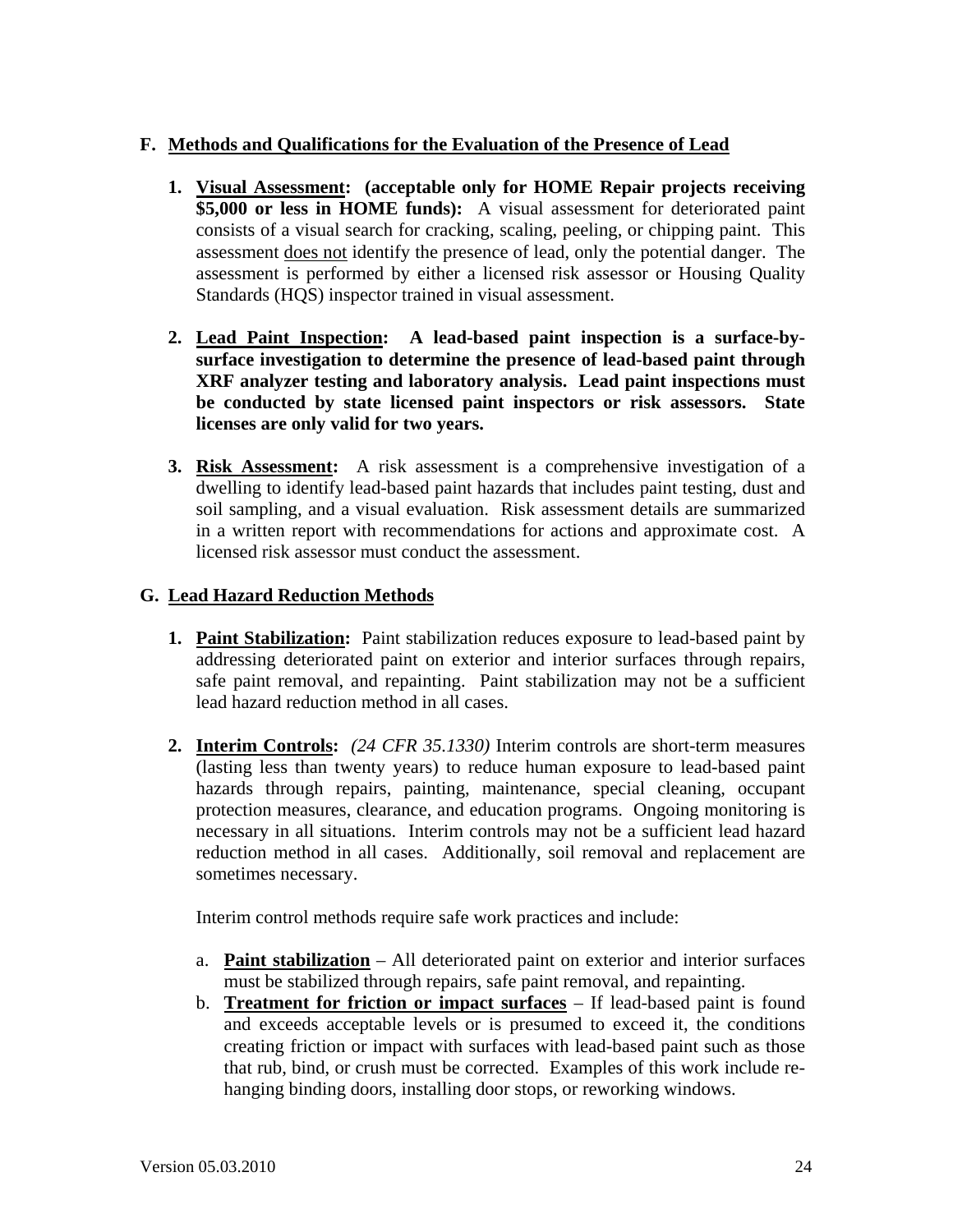- c. **Treatment for chewable surfaces** If a child under six has chewed surfaces known to contain lead-based paint or if lead-based paint is presumed, these surfaces must be enclosed or coated so they are impenetrable.
- d. **Lead-contaminated dust control** All horizontal surfaces that are rough, pitted, or porous such as bare floors, stairs, window sills, and window troughs must be covered with a smooth, cleanable covering or coating such as metal coil stock, plastic, polyurethane, or linoleum. Carpeting must be vacuumed or rugs must be removed and vacuumed on both sides. Vacuuming must be done using HEPA vacuums.
- e. **Lead-contaminated soil control** If soil is lead-contaminated, interim controls that may be used include impermanent surface coverings such as gravel, bark, and sod as well as land use controls such as fencing, landscaping, and warning signs.

Interim controls (including Standard Treatments) *(24 CFR 35.1330*): The workers should be trained in accordance with the OSHA Hazard Communication Requirements *(29 CFR 1926.59)*, **be work-safe certified** and either be supervised by an individual certified as a lead-based paint abatement supervisor or must have successfully completed one of the following courses:

- LBP abatement worker or supervisor *(40 CFR 745.225)*;
- Operations and Maintenance (NETA);
- Remodeler's and Renovator's Lead-Based Paint Training Program developed by HUD and the National Association of the Remodeling Industry; or
- An equivalent course approved by EPA or HUD.
- **3. Abatement:** Abatement mitigates lead-based paint and lead-based paint hazards by either permanently removing lead-based paint and its dust or encapsulating or enclosing the lead-based paint for a period of twenty years or more, replacing components that have lead-based paint, and removing or permanently covering lead-contaminated soil. Limited or no monitoring may be required based upon the action taken. Encapsulation and enclosure require ongoing monitoring and maintenance to check their effectiveness.

 Abatement must be conducted by certified abatement workers who have successfully completed a lead-based paint abatement worker course accredited by the EPA. These workers must be supervised by a lead-based paint abatement supervisor certified under a State program authorized by the EPA or conducted by the EPA.

#### **H. Safe Work Practices** *24 CFR 35.1350*

**1. Prohibited Methods of Paint Removal:** *(24 CFR 35.140)*

 The following methods *shall not be used* to remove paint that is, or may be, leadbased paint: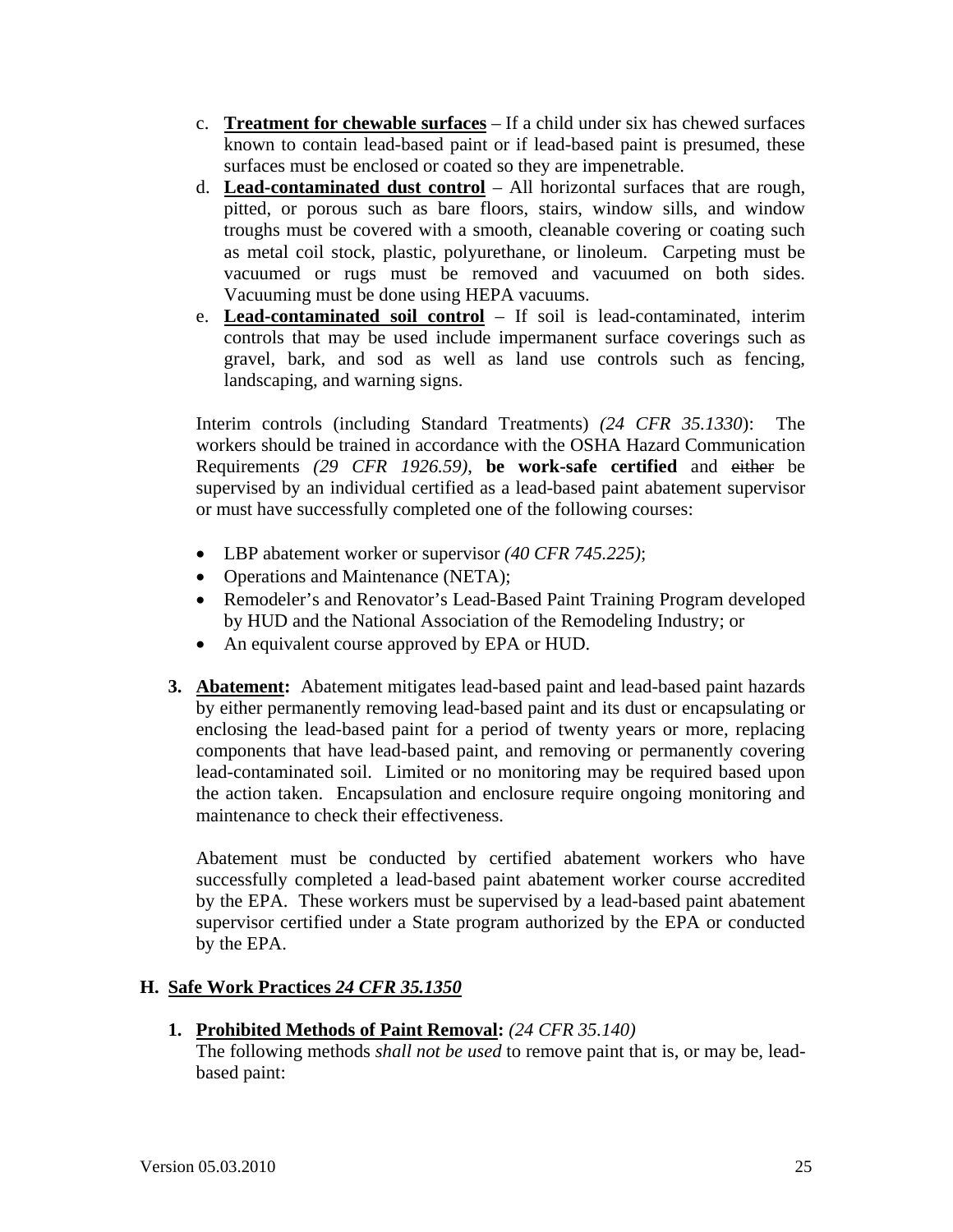- a. Open flame burning or torching;
- b. Machine sanding or grinding without a high-efficiency particulate air (HEPA) local exhaust control;
- c. Abrasive blasting or sandblasting without HEPA local exhaust control;
- d. Heat guns operating above 1100 degrees Fahrenheit or charring the paint;
- e. Dry sanding or dry scraping, except dry scraping in conjunction with heat guns or within 1.0 ft. (0.30 m.) of electrical outlets, or when treating defective paint spots totaling no more than 2 sq. ft. (0.2 sq. m.) in any one interior room or space, or totaling no more than 10 sq. ft. (2.0 sq. m.) on exterior surfaces; or
- f. Paint stripping in a poorly ventilated space using a volatile stripper that is a hazardous substance in accordance with regulations of the Consumer Product Safety Commission at 16 CFR 1500.3, and/or a hazardous chemical in accordance with the Occupational Safety and Health Administration regulations at 29 CFR 1910.1200 or 1926.59, as applicable to the work.

#### **2. Occupant Protection:** *(24 CFR 35.1345)*

Occupants shall not be permitted to enter the worksite during hazard reduction activities (unless they are employed in the conduct of these activities at the worksite), until after hazard reduction work has been completed and clearance, if required, has been achieved.

Occupants shall be temporarily relocated before and during hazard reduction activities to a suitable, decent, safe, and similarly accessible dwelling unit that does not have lead-based paint hazards, except if:

- a. Treatment will not disturb lead-based paint, dust-lead hazards or soil-lead hazards;
- b. Only the exterior of the dwelling unit is treated, and windows, doors, ventilation intakes and other openings in or near the worksite are sealed during hazard control work and cleaned afterward, and entry free of dust-lead hazards, soil-lead hazards, and debris is provided;
- c. Treatment of the interior will be completed within one period of eight daytime hours, the worksite is contained so as to prevent the release of leaded dust and debris into other areas, and treatment does not create other safety, health or environmental hazards (e.g., exposed live electrical wiring, release of toxic fumes, or on-site disposal of hazardous waste); or
- d. Treatment of the interior will be completed within five calendar days, the worksite is contained so as to prevent the release of leaded dust and debris into other areas, treatment does not create other safety, health or environmental hazards; and, at the end of work on each day, the worksite and the area within at least 10 feet (3 meters) of the containment area is cleaned to remove any visible dust or debris, and occupants have safe access to sleeping areas, and bathroom and kitchen facilities. (HUD Interpretive Guidance J24 – The term "interior work" refers to work in a single room. See also R18 and R19.)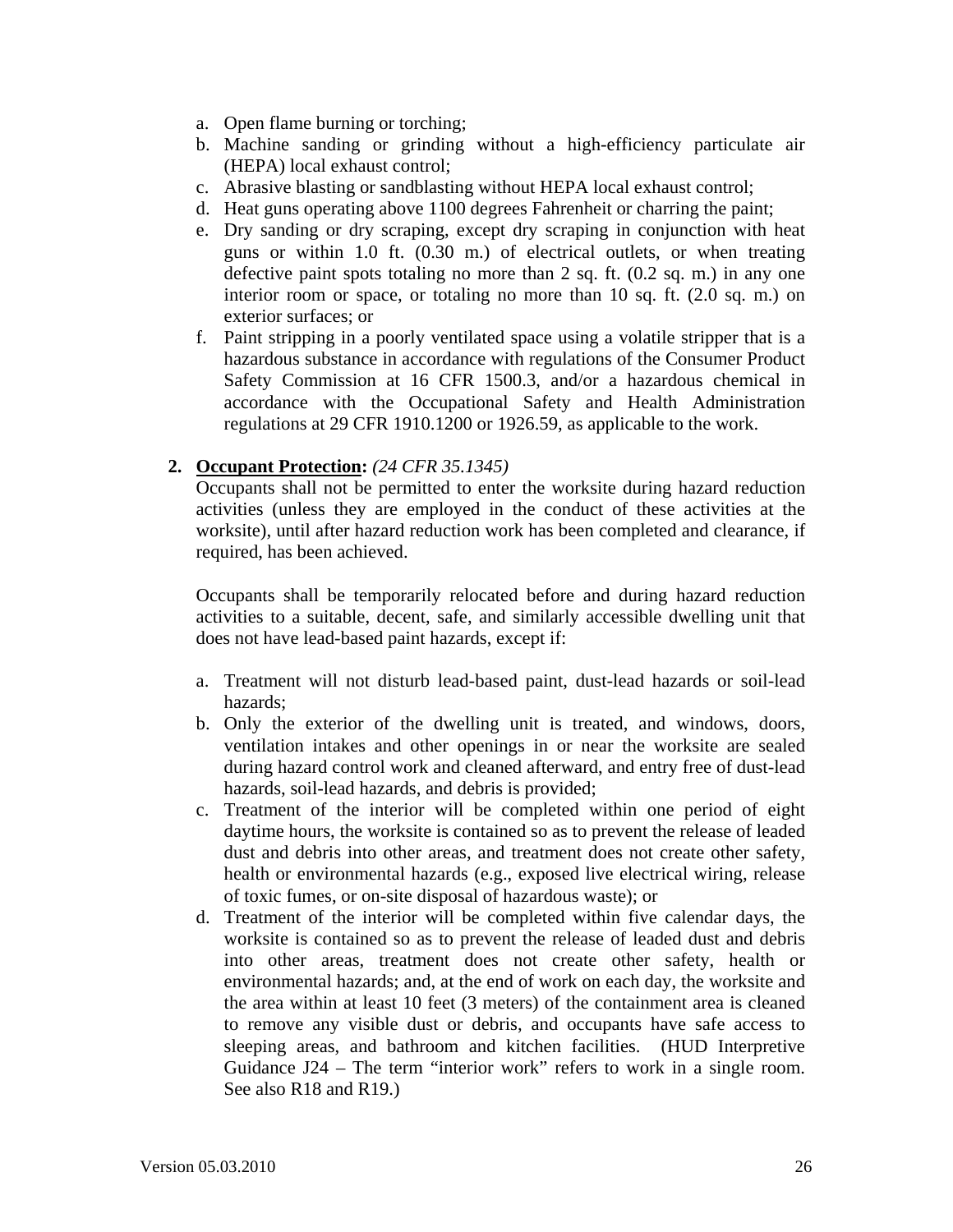The dwelling unit and the worksite shall be secured against unauthorized entry, and occupants' belongings protected from contamination by dust-lead hazards and debris during hazard reduction activities. Occupants' belongings in the containment area shall be relocated to a safe and secure area outside the containment area, or covered with an impermeable covering with all seams and edges taped or otherwise sealed.

#### **3. Worksite Preparation:** *(24 CFR 35.1345)*

 The worksite shall be prepared to prevent the release of leaded dust and contain lead-based paint chips and other debris from hazard reduction activities within the worksite until they can be safely removed. Practices that minimize the spread of leaded dust, paint chips, soil and debris shall be used during worksite preparation.

 A warning sign shall be posted at each entry to a room where hazard reduction activities are conducted when occupants are present, at each main and secondary entryway to a building from which occupants have been relocated, or, for an exterior hazard reduction activity, where it is easily read 20 feet (6 meters) from the edge of the hazard reduction activity worksite. Each warning sign shall be as described in 29 CFR 1926.62(m), except that it shall be posted irrespective of employees' lead exposure and, to the extent practicable, provided in the occupants' primary language.

#### **4. Specialized Cleaning:**

 After hazard reduction activities have been completed, the worksite shall be cleaned using cleaning methods, products, and devices that are successful in cleaning up dust-lead hazards, such as a HEPA vacuum or other methods of equivalent efficacy, and lead-specific detergents or the equivalent.

- **5. De Minimis Levels:** Safe Work Practices are not required when maintenance or hazard reduction activities do not disturb painted surfaces that total more than:
	- a. 20 square feet (2 square meters) on exterior surfaces;
	- b. 2 square feet (0.2 square meters) in any one interior room or space; or
	- c. 10 percent of the total surface area on an interior or exterior type of component with a small surface area. Examples include window sills, baseboards, and trim.

#### **I. Worker Protection**

 1. Prior to the start of any stabilization, demolition and / or renovation work that will impact building components with lead-based paint, the contractor performing the work must have a written respiratory protection program in place *(OSHA 29 CFR 1910.134)*, documentation indicating that his or her workers have had medical surveillance, are medically cleared to wear a respirator, and have passed a qualitative fit test.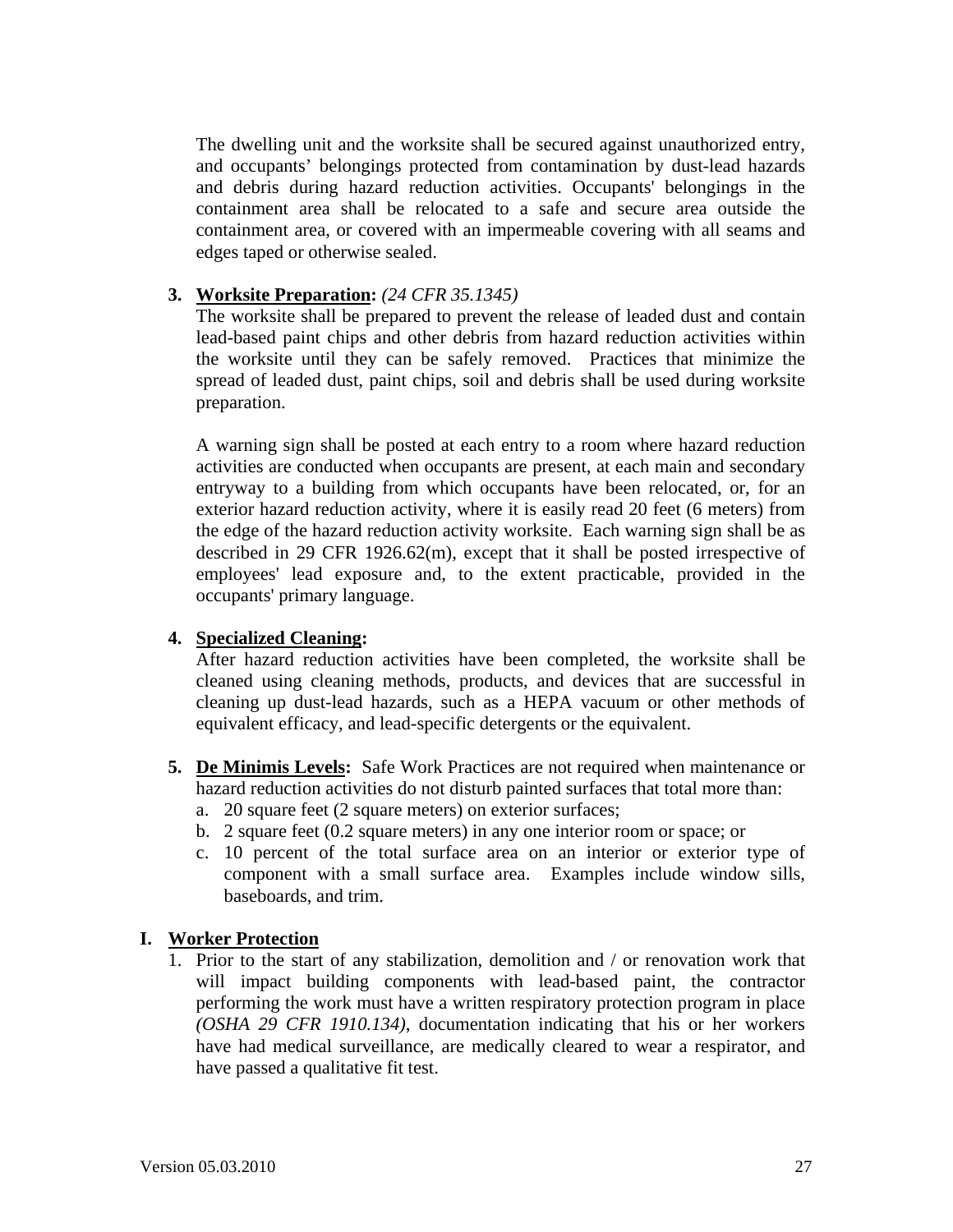2. In accordance with OSHA 19 CFR 1926.62 (Lead in Construction Standard), an initial employee exposure assessment must be conducted (through personal lead air monitoring) during stabilization, renovation and / or demolition activities that will impact building components with lead-based paint. Respiratory protection will be required for each activity until air monitoring many prove exposures are below the Permissible Exposure Limit (PEL).

#### **J. Lead Hazard Criteria**

**DUST** (EPA and most other states)

| <b>Floors</b>          | $<$ 40 micrograms per square foot (40 $\mu$ g/ft <sup>2</sup> ) |
|------------------------|-----------------------------------------------------------------|
| Window Sills (stools)  | $<$ 250 µg/ft <sup>2</sup>                                      |
| Window Troughs (wells) | $<$ 400 $\mu$ g/ft <sup>2</sup> (clearance only)                |

**PAINT** (HUD, EPA, Kansas, Missouri, and most other states)

| XRF (On-Site Test)        | $> 1.0$ milligrams per square centimeter (mg/cm <sup>2</sup> ) |
|---------------------------|----------------------------------------------------------------|
| AAS (Laboratory)          | $> 0.5\%$ by weight                                            |
| CPSC $(1978 \text{ law})$ | $> 0.06\%$ by weight (maximum lead                             |
|                           | concentration for residential paints only)                     |

#### **AIR** (OSHA)

| Action Level (AL)                                 | $\geq$ 30 micrograms per cubic meter ( $\mu$ g/m <sup>3</sup> ) |
|---------------------------------------------------|-----------------------------------------------------------------|
| Permissible Exposure Limit (PEL) $> 50 \mu g/m^3$ |                                                                 |

**WASTE** (EPA – Under RCRA, there are four characteristic tests. The two not shown below are *Ignitability* and *Reactivity*. The two types of characteristic tests shown below are the types that fail most often.)

| Toxicity (TCLP)<br>Corrosivity (pH) | $\geq$ 5 parts per million (PPM) – 7 other metals also<br>$\langle 2.0 \text{ pH} \rangle$ units or $> 12.5 \text{ pH}$ units |
|-------------------------------------|-------------------------------------------------------------------------------------------------------------------------------|
| <b>WATER</b> $(EPA - SDWA)$         |                                                                                                                               |
| Drinking Water                      | $<$ 15 parts per billion (PPB)                                                                                                |
| <b>BLOOD</b>                        |                                                                                                                               |
| OSHA (Adult)                        | $<$ 40 micrograms per deciliter ( $\mu$ g/dl)<br>$2 \omega > 50 \mu g/dl$ - requires medical removal                          |
| CDC Children<br>Adults              | $< 10 \mu$ g/dl<br>$<$ 25 µg/dl (recommendation)                                                                              |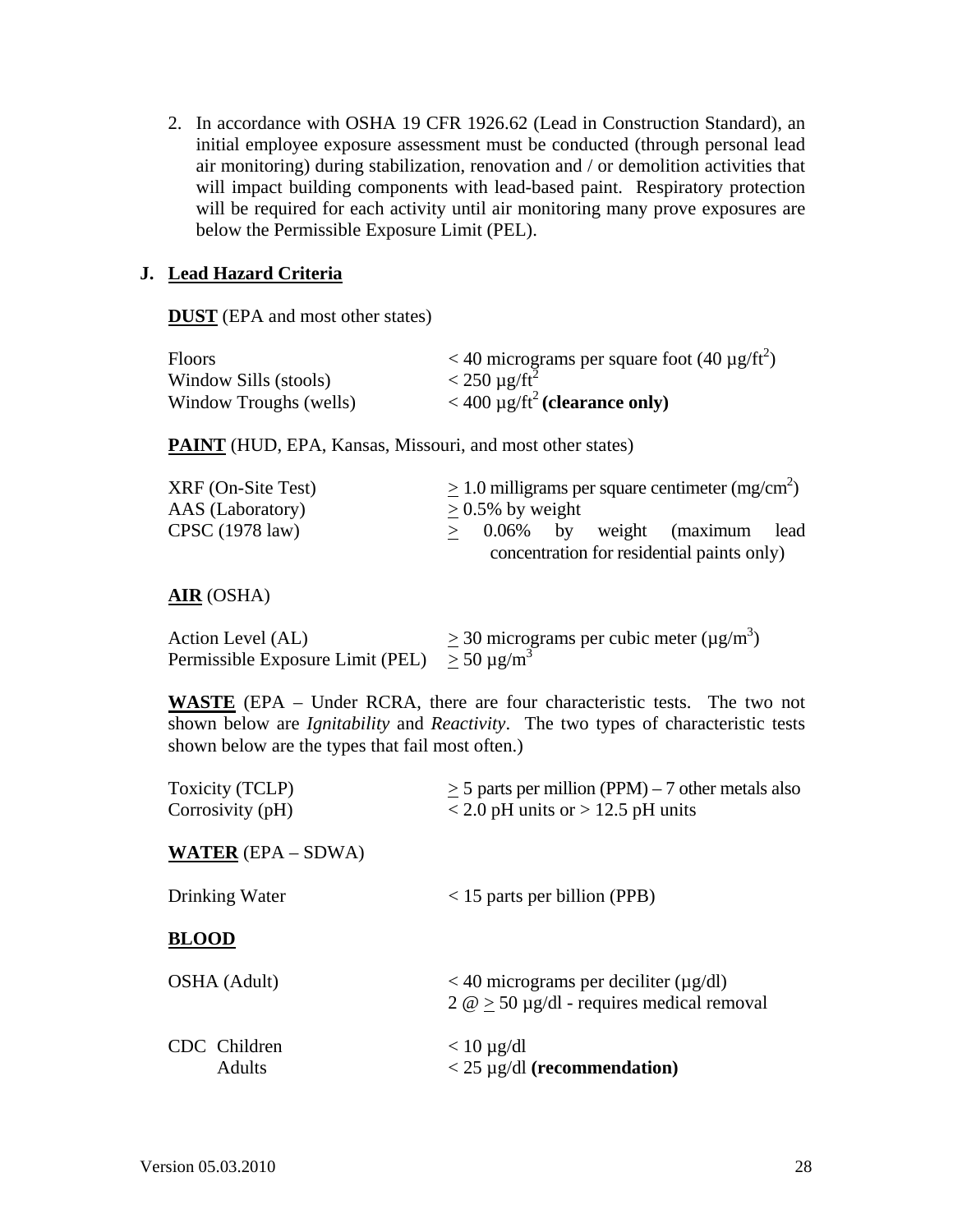SOIL (EPA and most other states)

Bare Soils  $< 400$  PPM – high traffic/high contact/play areas < 1200 PPM – all other areas of property

*(reference: Baker Environmental Consulting, Inc.)* 

#### **K. Resources on Lead Based Paint Regulations**

- HUD's Lead-Safety Regulation 24 CFR Part 35 "Requirements for Notification, Evaluation, and Reduction of Lead-Based Paint Hazards in Federal Owned Residential Property and Housing Receiving Federal Assistance; Final Regulation (September 15, 1999)"
- HUD Interpretive Guidance September 21, 2000
- HUD Guidelines for Evaluation and Control of Lead-Based Paint Hazards
- HUD Office of Healthy Homes & Lead Hazard Control Website: http://www.hud.gov/offices/lead Regulation Hotline: (202) 755-1822 ext 104 E-mail: lead\_regulations@HUD.gov
- The National Center for Lead-Safe Housing Website: www.leadsafehousing.org Implementing HUD's Lead-Safety Regulation Internet Guide to the Rule, Model Documents and Specifications
- The Lead Listing (for HUD) Website: www.leadlisting.org Hotline: 1 (888) LEADLIST Lists companies providing lead services and training opportunities
- The Environmental Network Website: http://www.environmentalnetwork.com/ Lists companies providing lead services
- $\bullet$  EPA Website: www.epa.gov/opptintr/lead
- National Lead Information Center Hotline: 1 (800) 424-5323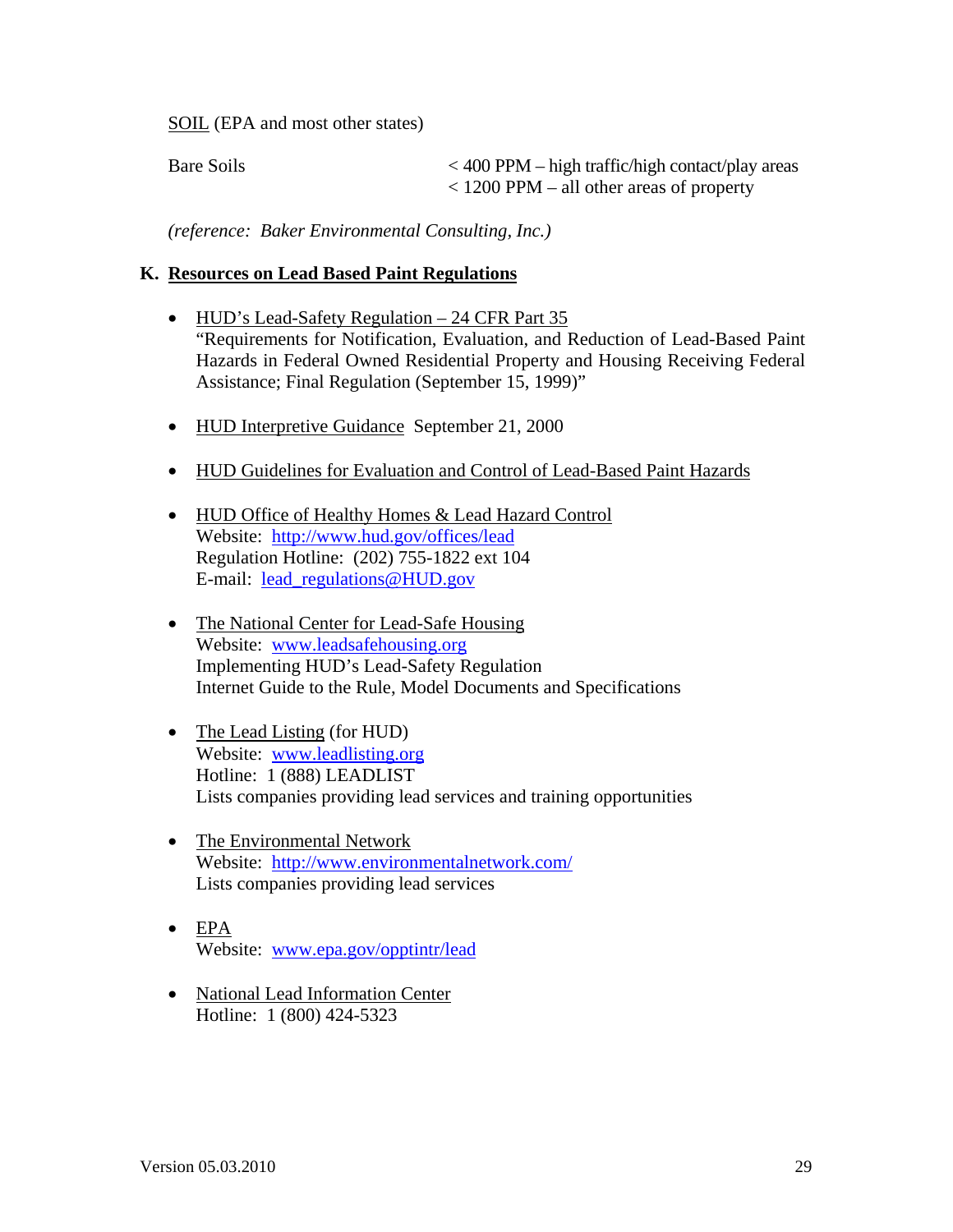## **Revision Guide**

Revisions to the original text are shown in bold type.

| <b>Version</b>   | Date       | Location                                                         |
|------------------|------------|------------------------------------------------------------------|
| Original version | 10.09.2009 | Not applicable                                                   |
| Revision #1      | 03.08.2010 | $p. 5 \#6$                                                       |
| Revision #2      | 03.22.2010 | $p. 5-6 \#6$<br>p. 11<br>p. 22 E<br>p. 23 #3<br>p. 24 F<br>p. 25 |
| Revision #3      | 05.03.2010 | p. 10<br>Exhibit D                                               |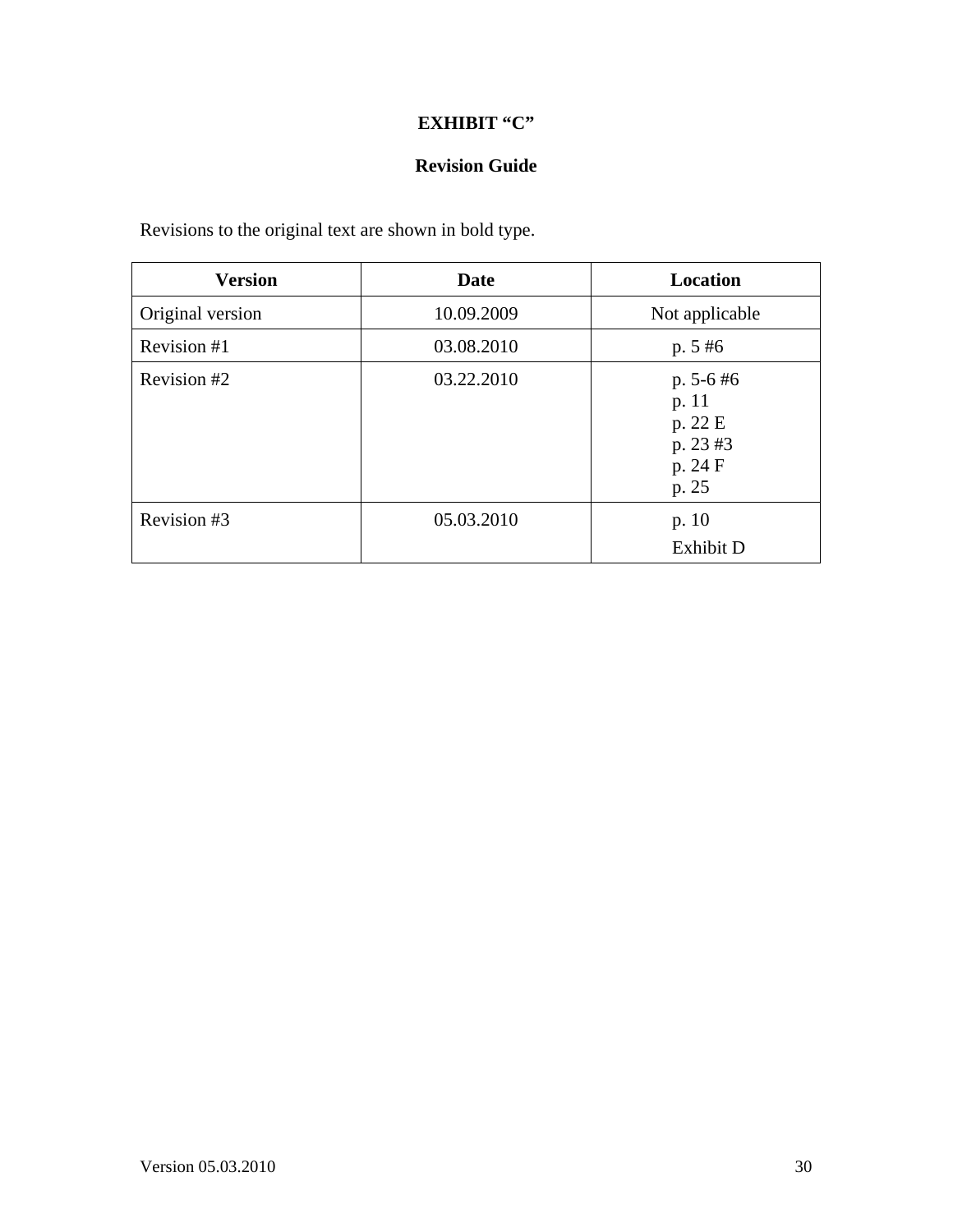# **Air Pollution Checklist for Typical Construction, Demolition and Renovation Activities**

| <b>Requirement Met</b><br>(please initial)  | <b>Applicability</b> | <b>Regulation</b>                                                  | <b>Description</b>     | <b>Brief Listing of Requirement</b>                                                                                                                                                                                                                                                                                                                                                                                                                                                                                                                                                                                                                                                                                                                                                                                                                                                                                                                                                                                                                                                                                                                                                                                                                                                                                                                                                                                                                                                                                                                                                                                                                                                                   |
|---------------------------------------------|----------------------|--------------------------------------------------------------------|------------------------|-------------------------------------------------------------------------------------------------------------------------------------------------------------------------------------------------------------------------------------------------------------------------------------------------------------------------------------------------------------------------------------------------------------------------------------------------------------------------------------------------------------------------------------------------------------------------------------------------------------------------------------------------------------------------------------------------------------------------------------------------------------------------------------------------------------------------------------------------------------------------------------------------------------------------------------------------------------------------------------------------------------------------------------------------------------------------------------------------------------------------------------------------------------------------------------------------------------------------------------------------------------------------------------------------------------------------------------------------------------------------------------------------------------------------------------------------------------------------------------------------------------------------------------------------------------------------------------------------------------------------------------------------------------------------------------------------------|
| Contractor<br>Environmental<br>Professional | <b>State Wide</b>    | <b>NAAQS</b>                                                       | Ambient Air<br>Quality | A determination should be made as to whether the project is located in<br>an area designated as a nonattainment or maintenance area under the<br>National Ambient Air Quality Standards, and that the construction-<br>related activities associated with the project should not significantly<br>affect local or regional air quality.                                                                                                                                                                                                                                                                                                                                                                                                                                                                                                                                                                                                                                                                                                                                                                                                                                                                                                                                                                                                                                                                                                                                                                                                                                                                                                                                                               |
| Contractor<br>Environmental<br>Professional | State Wide           | 40 CFR Part 61,<br>Subpart M<br>10 CSR 10-6.241<br>10 CSR 10-6.250 | Asbestos               | Any renovation or demolition activities undertaken as part of this<br>project must be conducted in accordance with local, state and federal<br>asbestos regulations. These regulations require that prior to renovation<br>or demolition; all regulated structures must be inspected by a Missouri<br>certified asbestos inspector.<br>If during the course of the asbestos inspection, it is determined that the<br>total amount of asbestos containing material (both friable asbestos<br>containing material and asbestos containing material that would be<br>rendered friable during the course of the renovation or demolition)<br>exceeds 160 square feet, 260 linear feet, or 35 cubic feet, then the<br>asbestos would have to be removed by a Missouri registered asbestos<br>abatement contractor and disposed of in accordance with the National<br>Emissions Standards for Hazardous Air Pollutants. If there are less<br>than these threshold amounts, then the material would not have to be<br>removed prior to renovation or demolition. However, if materials are<br>contaminated with asbestos, regardless of the amount, the sanitary<br>landfill may have special packaging requirements for disposal.<br>Notice of an asbestos abatement project above the threshold limits<br>stated above and all demolition projects, regardless of whether<br>asbestos is present, affecting regulated structures must be provided to<br>the Missouri Department of Natural Resources' Air Pollution Control<br>Program on the department form at least 10 days prior to<br>commencement of the asbestos abatement or demolition project and<br>approval must be granted by the Department. |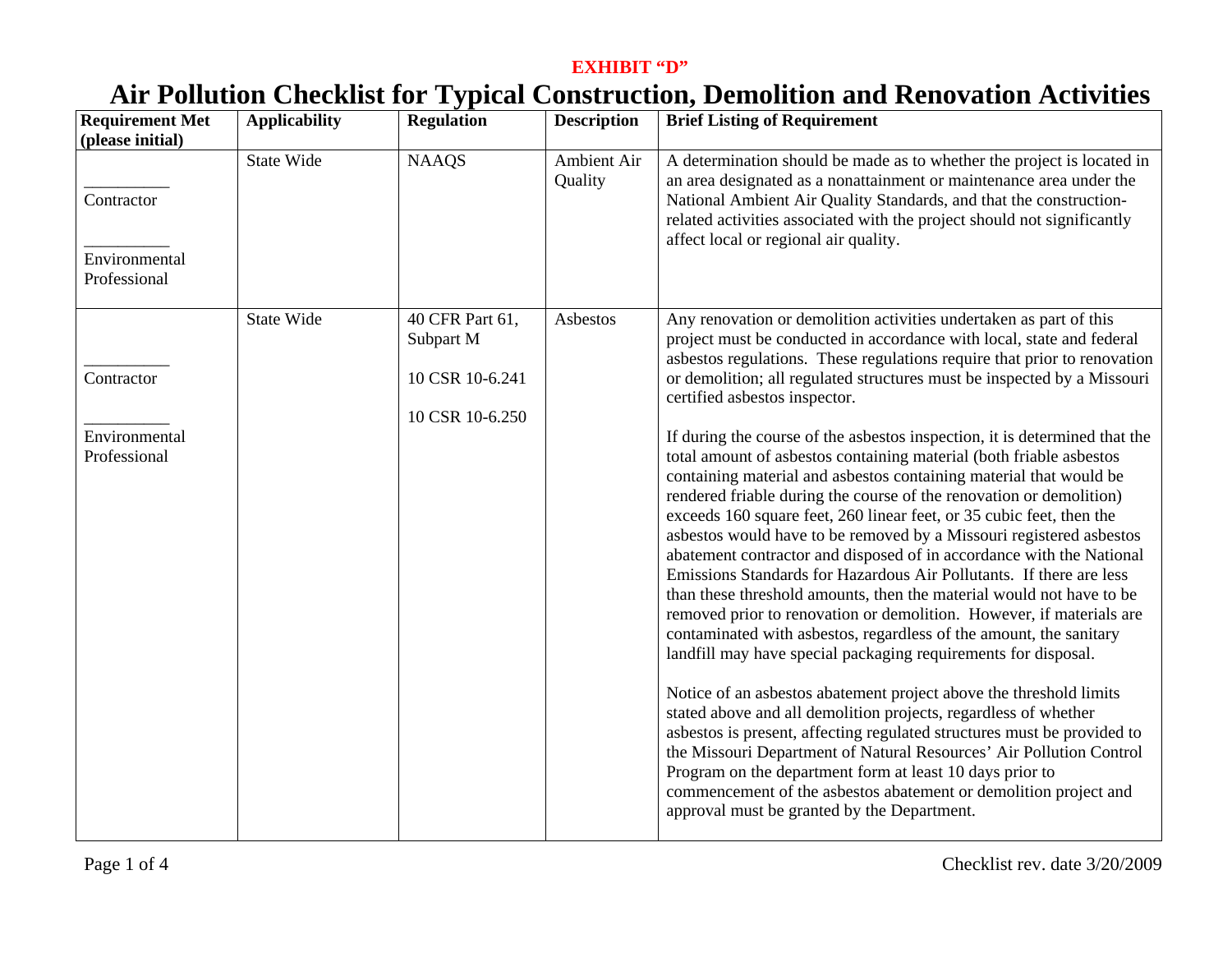# **Air Pollution Checklist for Typical Construction, Demolition and Renovation Activities**

| <b>Requirement Met</b><br>(please initial) | <b>Applicability</b>                                                                          | <b>Regulation</b>                                                        | <b>Description</b>                               | <b>Brief Listing of Requirement</b>                                                                                                                                                                                                                                                                                                                                                                                                                                                                                                                                                           |
|--------------------------------------------|-----------------------------------------------------------------------------------------------|--------------------------------------------------------------------------|--------------------------------------------------|-----------------------------------------------------------------------------------------------------------------------------------------------------------------------------------------------------------------------------------------------------------------------------------------------------------------------------------------------------------------------------------------------------------------------------------------------------------------------------------------------------------------------------------------------------------------------------------------------|
| Contractor                                 | <b>State Wide</b>                                                                             | 10 CSR 10-6.045                                                          | Open<br><b>Burning</b>                           | Do not open burn tires, petroleum-based products, asbestos containing<br>materials, and trade wastes. Open burning that causes or contributes to<br>a public health hazard, nuisance, or a hazard to vehicular or air traffic<br>is not allowed.                                                                                                                                                                                                                                                                                                                                              |
|                                            |                                                                                               |                                                                          |                                                  | State regulation 10 CSR 10-6.045 only allows for open burning of<br>vegetative debris from land clearing operations outside the city limits<br>of an incorporated area and at a distance of more than 200 yards from<br>the nearest inhabited dwelling. For open burning of vegetative waste<br>that does not meet these restrictions, the department's Regional Office<br>responsible for that location must be notified to determine if a permit<br>to allow the burning can be issued. Contact information for these<br>offices may be found at http://www.dnr.mo.gov/regions/regions.htm) |
| Contractor                                 | <b>State Wide</b>                                                                             | 10 CSR 10-6.170                                                          | <b>Fugitive Dust</b>                             | Particulate matter emissions restricted to premises of origin. Efforts<br>must be made to prevent any fugitive dust that may result from any<br>construction or demolition activities associated with this project from<br>leaving the property where it originated.                                                                                                                                                                                                                                                                                                                          |
| Contractor                                 | St. Louis<br>Ozone/ $PM_{2.5}$<br>Nonattainment Area<br>Kansas City Ozone<br>Maintenance Area | 10 CSR 10-5.385<br>10 CSR 10-2.385                                       | <b>Heavy Duty</b><br>Diesel<br>Vehicle<br>Idling | Vehicles with a gross vehicle weight greater than $10,000$ pounds<br>regulated by this rule may not idle more than five (5) minutes in any<br>sixty (60)-minute period except as otherwise exempted from the<br>regulation.                                                                                                                                                                                                                                                                                                                                                                   |
| Contractor                                 | <b>State Wide</b>                                                                             | 10 CSR 10-2.070<br>10 CSR 10-3.090<br>10 CSR 10-4.070<br>10 CSR 10-5.160 | Odor                                             | No person may cause, permit or allow the emission of odorous matter<br>in concentrations and frequencies or for durations that odor can be<br>perceived when the air is diluted to 7:1 volumes of odor-free air to<br>odorous air for two separate trials not less than 15 minutes apart within<br>1 hour. (St. Louis area regulation varies on determination of<br>requirement/enforcement)                                                                                                                                                                                                  |
| Contractor                                 | <b>State Wide</b>                                                                             | 40 CFR Part 82                                                           | Freon                                            | All CFCs (Freon) need to be captured, whether in the servicing of an<br>air conditioner or when disposing of an appliance that contains CFCs.<br>All containers that hold CFCs should be clearly labeled.                                                                                                                                                                                                                                                                                                                                                                                     |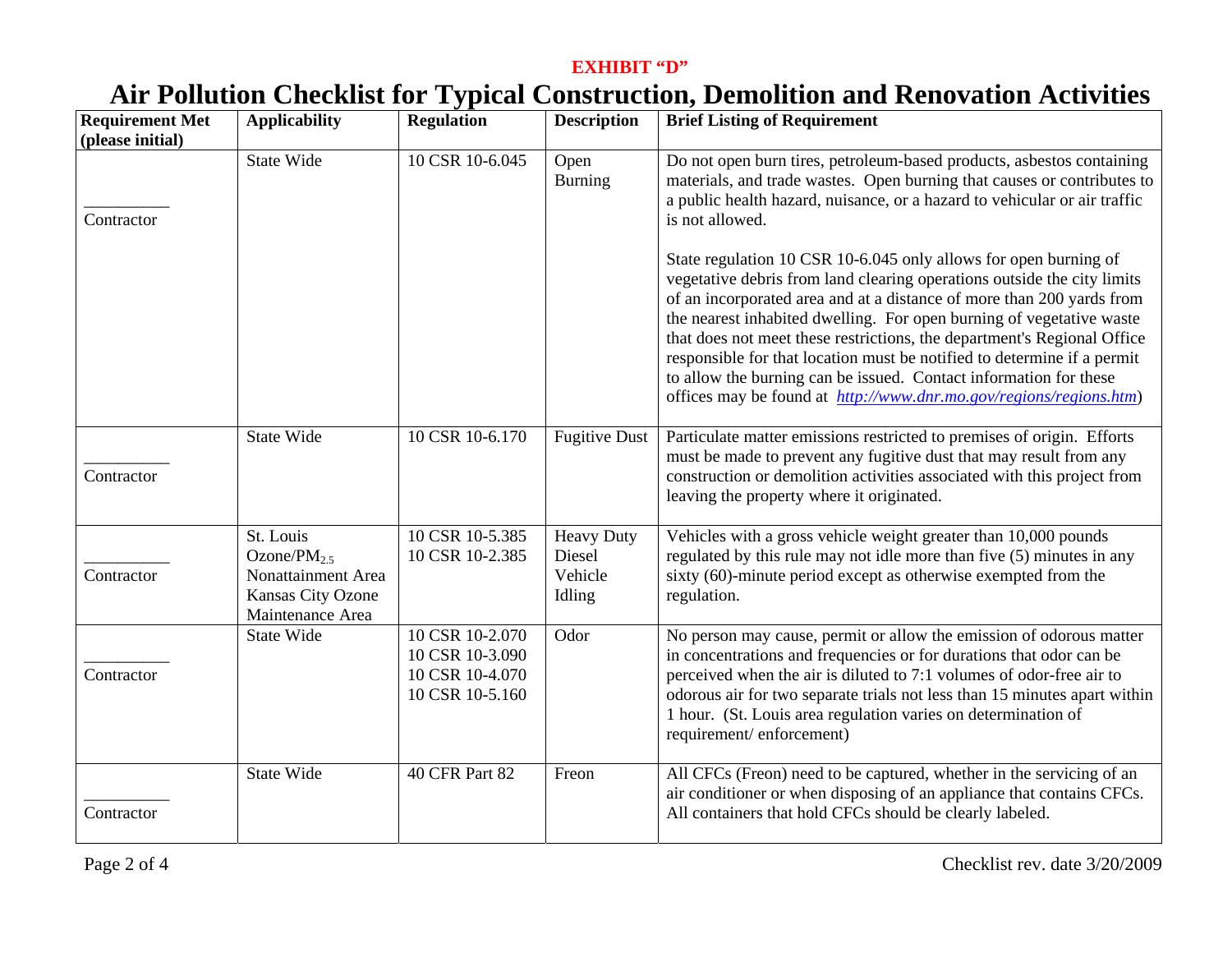## **Air Pollution Checklist for Typical Construction, Demolition and Renovation Activities**

| <b>Requirement Met</b> | <b>Applicability</b>      | <b>Regulation</b> | <b>Description</b> | <b>Brief Listing of Requirement</b>                                       |
|------------------------|---------------------------|-------------------|--------------------|---------------------------------------------------------------------------|
| (please initial)       |                           |                   |                    |                                                                           |
|                        | St. Louis                 | 10 CSR 10-2.220   | Asphalt            | The use of or application of liquefied cutback asphalt in paving and      |
|                        | Ozone/P $M2.5$            | 10 CSR 10-5.310   | Paving             | maintenance operations on highways, roads, parking lots and               |
| Contractor             | <b>Nonattainment Area</b> |                   |                    | driveways is restricted during the months of April through October,       |
|                        | Kansas City Ozone         |                   |                    | except as otherwise exempted from the regulations ( <i>i.e.</i> emergency |
|                        | Maintenance Area          |                   |                    | road maintenance).                                                        |
|                        | St. Louis                 | 10 CSR 10-5.450   | Traffic            | This regulation restricts the VOC content of traffic coatings that may    |
|                        | Ozone/ $PM_{2.5}$         |                   | Coatings           | be used within the location of applicability.                             |
| Contractor             | Nonattainment Area        |                   |                    |                                                                           |

Disclaimer:

- 1. This checklist was developed in consultation with the Missouri Department of Natural Resources' Air Pollution Control Program as a guideline on the most common requirements/regulations applicable to construction, demolition and renovation activities. It may not be an inclusive list of all regulations that could apply to an individual project, and the responsible parties remain liable to ensure compliance with all applicable regulations.
- 2. **Regulations/requirements listed in this checklist are subject to change**. As such, the responsible parties must ensure compliance with the most current regulations. Air Pollution Regulations may be found at http://www.sos.mo.gov/adrules/csr/current/10csr/10csr.asp#10-10
- 3. For purposed of this checklist, the St. Louis ozone nonattainment area is comprised of St. Louis County, St. Louis City, Jefferson County, St. Charles County, and Franklin County and the Kansas City Ozone Maintenance Area is comprised of Jackson, Clay, and Platte Counties.
- 4. As National Ambient Air Quality Standards are revised, it is expected that additional areas of the state will be designated as nonattainment areas, which could result in additional requirements for those areas.
- 5. Local areas (counties and cities) may have more stringent requirements than the state and should be consulted prior to the start of any project.